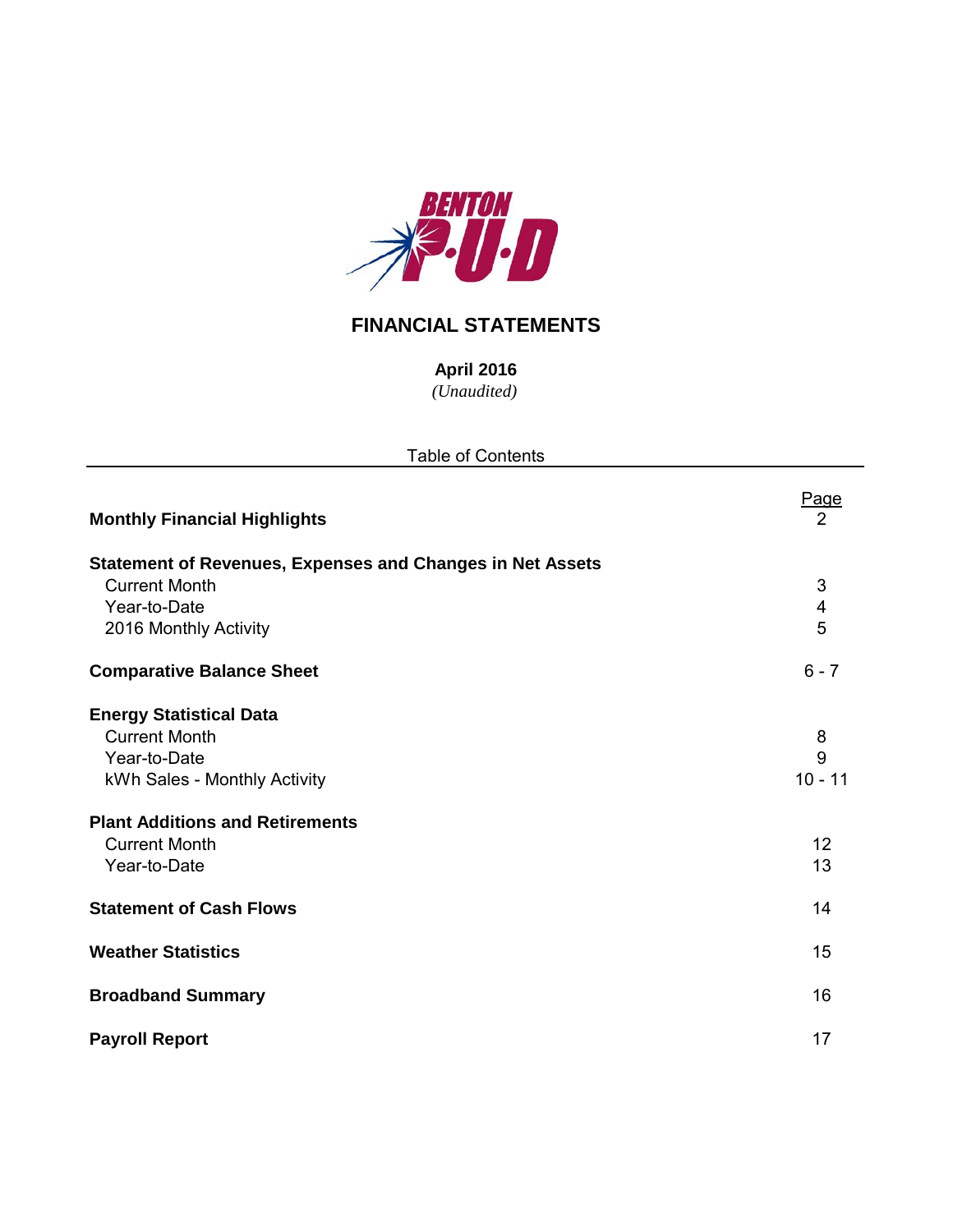

# *Financial Highlights*

*April 2016*

 *Issue date: 5/23/16*

Financial highlights for the month of April:

- > District operations resulted in an decrease in net assets of \$1.7M for the month.
- The average temperature of 61.0° was 7.6° above normal. Cumulative heating degree days were 7% below last year.<br>> Total retail kWh billed during April was up 7% from last year and 7% above budget
- Total retail kWh billed during April was up 7% from last year and 7% above budget.
- Net power supply costs were \$6.6 million for the month vith sales for resale of \$1.1 million and an average price of \$16 per MWh.<br>> April's non-power operating costs of \$1.6 million before taxes and depreciation were 4% be
- April's non-power operating costs of \$1.6 million before taxes and depreciation were 4% below budget.
- $\triangleright$  Net capital expenditures were \$519,000 for the month.

|                               |          | (in thousands of dollars) |            |           |            |            |     |     |            |     |            |            |                  |                         |
|-------------------------------|----------|---------------------------|------------|-----------|------------|------------|-----|-----|------------|-----|------------|------------|------------------|-------------------------|
|                               |          |                           |            |           |            |            |     |     |            |     |            |            |                  | <b>Annual</b>           |
| <b>Change in Net Position</b> | Jan      | Feb                       | <b>Mar</b> | Apr       | <b>May</b> | <b>Jun</b> | Jul | Aug | <b>Sep</b> | Oct | <b>Nov</b> | <b>Dec</b> | <b>Total YTD</b> | <b>Budget</b>           |
| Actual                        | (S517)   | (\$1,277)                 | \$969      | (\$1,658) |            |            |     |     |            |     |            |            | (\$2,483)        |                         |
| <b>Budget</b>                 | (S464)   | (\$1,452)                 | \$511      | (S2, 381) |            |            |     |     |            |     |            |            | ( \$3,786)       | (\$15)                  |
|                               |          |                           |            |           |            |            |     |     |            |     |            |            |                  |                         |
| <b>Net Power Costs</b>        | Jan      | Feb                       | Mar        | Apr       | May        | Jun        | Jul | Aug | Sep        | Oct | Nov        | <b>Dec</b> | <b>Total</b>     | Annual<br><b>Budget</b> |
| Power Supply Costs            | \$8,359  | \$7.716                   | \$7.578    | \$7,872   |            |            |     |     |            |     |            |            | \$31.525         | \$101,896               |
| Less: Sales for Resale        | (1, 552) | (1, 441)                  | (1,631)    | (1,271)   |            |            |     |     |            |     |            |            | (5,896)          | (20, 208)               |
| <b>Net Power Costs</b>        | \$6,806  | \$6,275                   | \$5,947    | \$6,601   |            |            |     |     |            |     |            |            | \$25,629         | \$81,688                |
|                               |          |                           |            |           |            |            |     |     |            |     |            |            |                  |                         |
|                               |          |                           |            |           |            |            |     |     |            |     |            |            |                  | <b>Annual</b>           |
| <b>Net Capital Costs</b>      | Jan      | Feb                       | <b>Mar</b> | Apr       | May        | Jun        | Jul | Aug | <b>Sep</b> | Oct | <b>Nov</b> | <b>Dec</b> | <b>Total</b>     | <b>Budget</b>           |
| Capital Expenditures          | \$993    | \$997                     | \$1,275    | \$572     |            |            |     |     |            |     |            |            | \$3,837          | \$15,566                |
| Less: Capital Contributions   | (155)    | (98)                      | (109)      | (53)      |            |            |     |     |            |     |            |            | (415)            | (1, 285)                |
| Net Capital Costs             | \$837    | \$899                     | \$1,166    | \$519     |            |            |     |     |            |     |            |            | \$3,422          | \$14,281                |
|                               |          |                           |            |           |            |            |     |     |            |     |            |            |                  |                         |
|                               |          |                           |            |           |            |            |     |     |            |     |            |            |                  | <b>Annual</b>           |
| <b>Load Statistics</b>        | Jan      | Feb                       | Mar        | Apr       | May        | Jun        | Jul | Aug | Sep        | Oct | <b>Nov</b> | <b>Dec</b> | <b>Total</b>     | <b>Budget</b>           |
| aMW - Retail Sales Billed     | 192      | 175                       | 145        | 194       |            |            |     |     |            |     |            |            | 176              | 202                     |
| aMW - Sales for Resale        | 79       | 86                        | 101        | 95        |            |            |     |     |            |     |            |            | 90               | 48                      |













\*Load is based on energy consumed, not billed in the listed month.

| Current Ratio                           |             | 3.48:1  |
|-----------------------------------------|-------------|---------|
| Debt Service Coverage (2013 actual)     |             | 3.14    |
| Debt Service Coverage (2014 Actual)     |             | 3.38    |
| Debt Service Coverage (2015 Actual)     |             | 2.93    |
| Debt Service Coverage (2016 projection) |             | 2.80    |
| (includes capital contributions)        |             |         |
|                                         |             |         |
| <b>Other Statistics</b>                 |             |         |
| Unrestricted Undesignated Reserves      | \$<br>28.6  | million |
| Bond Insurance Replacement (designated) | \$<br>3.1   | million |
| Power Market Volatility (designated)    | \$<br>3.3   | million |
| Special Capital (designated)            | \$<br>5.3   | million |
| Customer Deposits (designated)          | \$<br>1.4   | million |
| Bond Principal & Interest (restricted)  | \$<br>1.5   | million |
| Bond Reserve Account (restricted)       | \$<br>1.1   | million |
| <b>Net Utility Plant</b>                | \$<br>119.9 | million |
| Long-Term Debt                          | \$<br>52.7  | million |
| <b>Active Service Agreements</b>        | 51,402      |         |
| <b>Non-Contingent Employees</b>         | 151.25      |         |
| Contingent YTD FTE's                    | 112         |         |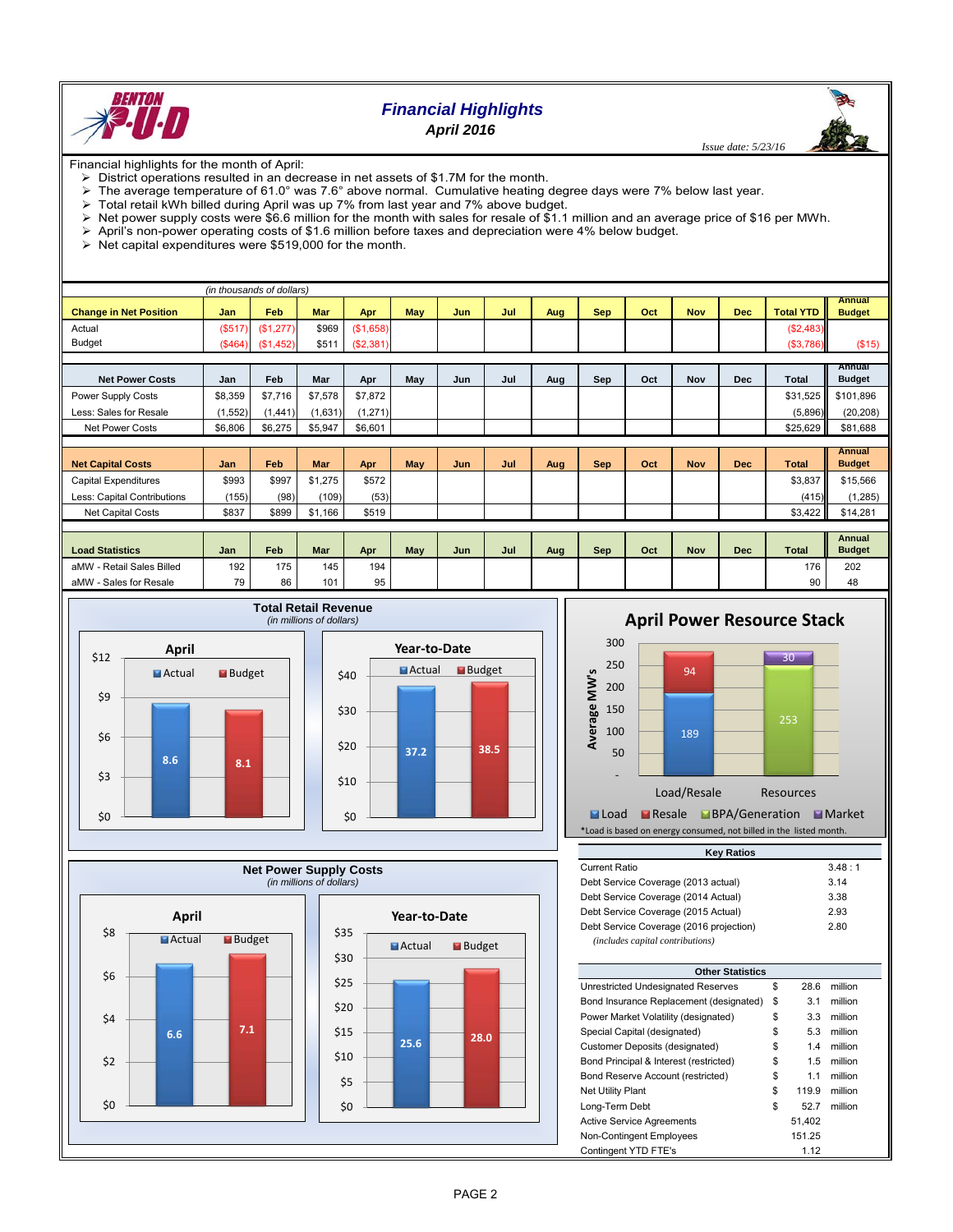## **PUBLIC UTILITY DISTRICT NO.1 OF BENTON COUNTY STATEMENT OF REVENUES, EXPENSES, AND CHANGES IN NET POSITION CURRENT MONTH**

|                                                            |               | 4/30/2016     |                          | 4/30/2015     |                          |
|------------------------------------------------------------|---------------|---------------|--------------------------|---------------|--------------------------|
|                                                            | <b>ACTUAL</b> | <b>BUDGET</b> | <b>PCT</b><br><b>VAR</b> | <b>ACTUAL</b> | <b>PCT</b><br><b>VAR</b> |
| <b>OPERATING REVENUES</b>                                  |               |               |                          |               |                          |
| Energy Sales - Retail                                      | \$8,592,295   | \$8,132,541   | 6%                       | \$8,559,772   | 0%                       |
| <b>Energy Sales for Resale</b>                             | 1,173,525     | 1,141,282     | 3%                       | 977,315       | 20%                      |
| Transmission of Power for Others                           | 97,686        | 57,202        | 71%                      | 53,229        | 84%                      |
| <b>Broadband Revenue</b>                                   | 167,896       | 192,079       | $-13%$                   | 161,331       | 4%                       |
| <b>Other Revenue</b>                                       | 77,069        | 87,066        | $-11%$                   | 91,070        | $-15%$                   |
| <b>TOTAL OPERATING REVENUES</b>                            | 10,108,470    | 9,610,170     | 5%                       | 9,842,717     | 3%                       |
| <b>OPERATING EXPENSES</b>                                  |               |               |                          |               |                          |
| <b>Purchased Power</b>                                     | 6,762,894     | 7,194,406     | $-6%$                    | 6,712,042     | 1%                       |
| <b>Purchased Transmission &amp; Ancillary Services</b>     | 1,048,210     | 1,078,181     | $-3%$                    | 960,317       | 9%                       |
| <b>Conservation Program</b>                                | 60,645        | 11,893        | >200%                    | 38,368        | 58%                      |
| <b>Total Power Supply</b>                                  | 7,871,748     | 8,284,479     | $-5%$                    | 7,710,728     | 2%                       |
| Transmission Operation & Maintenance                       | 33,026        | 6,650         | >200%                    | 14,334        | 130%                     |
| Distribution Operation & Maintenance                       | 707,747       | 745,431       | $-5%$                    | 607,487       | 17%                      |
| <b>Broadband Expense</b>                                   | 78,214        | 55,836        | 40%                      | 87,365        | $-10%$                   |
| Customer Accounting, Collection & Information              | 278,252       | 324,452       | $-14%$                   | 322,502       | $-14%$                   |
| Administrative & General                                   | 530,492       | 562,455       | $-6%$                    | 576,104       | $-8%$                    |
| Subtotal before Taxes & Depreciation                       | 1,627,729     | 1,694,823     | $-4%$                    | 1,607,792     | 1%                       |
| Taxes                                                      | 966,648       | 923,770       | 5%                       | 875,833       | 10%                      |
| Depreciation & Amortization                                | 1,199,710     | 1,124,238     | 7%                       | 1,166,352     | 3%                       |
| <b>Total Other Operating Expenses</b>                      | 3,794,088     | 3,742,831     | 1%                       | 3,649,976     | 4%                       |
| <b>TOTAL OPERATING EXPENSES</b>                            | 11,665,836    | 12,027,311    | $-3%$                    | 11,360,704    | 3%                       |
| <b>OPERATING INCOME (LOSS)</b>                             | (1, 557, 366) | (2, 417, 141) | $-36%$                   | (1,517,987)   | 3%                       |
| <b>NONOPERATING REVENUES &amp; EXPENSES</b>                |               |               |                          |               |                          |
| Interest Income                                            | 12,269        | 37,265        | $-67%$                   | 35,620        | $-66%$                   |
| Other Income                                               | 22,533        | 31,339        | $-28%$                   | (3,607)       | >200%                    |
| Interest Expense                                           | (220, 230)    | (206, 837)    | 6%                       | (229, 512)    | -4%                      |
| Debt Discount/Premium Amortization & Loss on Defeased Debt | 35,230        | 35,230        | 0%                       | 36,018        | $-2%$                    |
| MtM Gain/(Loss) on Investments                             | (3,260)       |               | n/a                      | (28, 220)     | $-88%$                   |
| <b>TOTAL NONOPERATING REVENUES &amp; EXPENSES</b>          | (153, 458)    | (103,003)     | 49%                      | (189, 701)    | $-19%$                   |
| <b>INCOME (LOSS) BEFORE CAPITAL CONTRIBUTIONS</b>          | (1,710,824)   | (2,520,144)   | $-32%$                   | (1,707,688)   | 0%                       |
| <b>CAPITAL CONTRIBUTIONS</b>                               | 52,806        | 139,575       | $-62%$                   | 246,545       | -79%                     |
| <b>CHANGE IN NET POSITION</b>                              | (\$1,658,017) | (\$2,380,569) | $-30%$                   | (\$1,461,143) | 13%                      |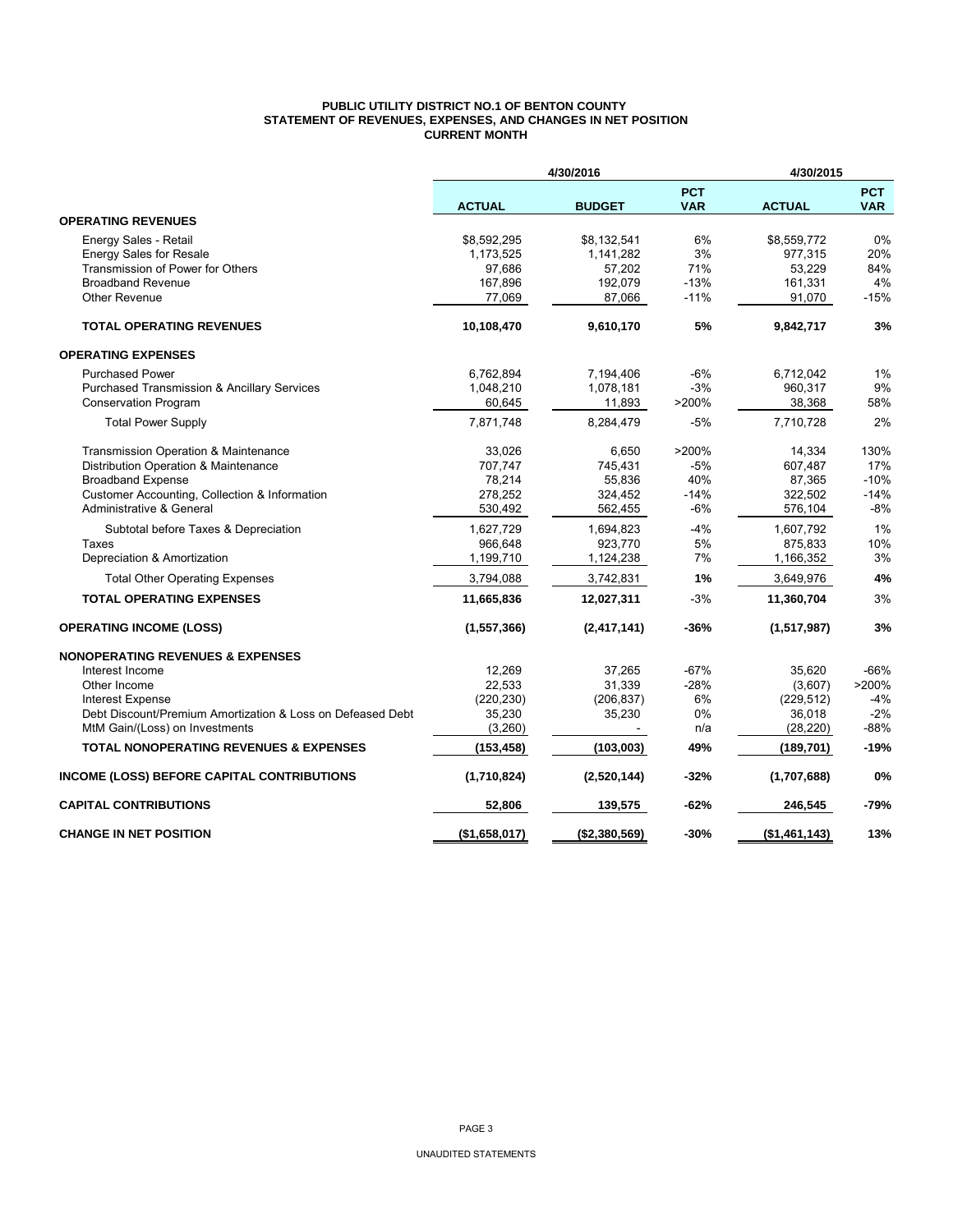## **PUBLIC UTILITY DISTRICT NO.1 OF BENTON COUNTY STATEMENT OF REVENUES, EXPENSES, AND CHANGE IN NET POSITION YEAR TO DATE**

|                                                            |               | 4/30/2016     |                          | 4/30/2015     |                          |
|------------------------------------------------------------|---------------|---------------|--------------------------|---------------|--------------------------|
|                                                            | <b>ACTUAL</b> | <b>BUDGET</b> | <b>PCT</b><br><b>VAR</b> | <b>ACTUAL</b> | <b>PCT</b><br><b>VAR</b> |
| <b>OPERATING REVENUES</b>                                  |               |               |                          |               |                          |
| Energy Sales - Retail                                      | \$37.242.369  | \$38.457.316  | $-3%$                    | \$35,522,680  | 5%                       |
| <b>Energy Sales for Resale</b>                             | 5,558,848     | 5,850,401     | $-5%$                    | 7,490,470     | $-26%$                   |
| Transmission of Power for Others                           | 337,099       | 228,808       | 47%                      | 245,919       | 37%                      |
| <b>Broadband Revenue</b>                                   | 670,415       | 730,954       | $-8%$                    | 687,183       | $-2%$                    |
| <b>Other Revenue</b>                                       | 771,697       | 812,739       | -5%                      | 753,859       | 2%                       |
| <b>TOTAL OPERATING REVENUES</b>                            | 44,580,429    | 46,080,218    | -3%                      | 44,700,111    | 0%                       |
| <b>OPERATING EXPENSES</b>                                  |               |               |                          |               |                          |
| <b>Purchased Power</b>                                     | 26,966,762    | 29,677,358    | $-9%$                    | 25,273,677    | 7%                       |
| Purchased Transmission & Ancillary Services                | 4,321,282     | 4,330,793     | 0%                       | 4,302,703     | 0%                       |
| <b>Conservation Program</b>                                | 229,686       | 47,572        | >200%                    | (30, 377)     | >200%                    |
| <b>Total Power Supply</b>                                  | 31,517,729    | 34,055,723    | $-7%$                    | 29,546,003    | 7%                       |
| Transmission Operation & Maintenance                       | 62,792        | 26,600        | 136%                     | 82,247        | $-24%$                   |
| Distribution Operation & Maintenance                       | 2,835,262     | 3,048,880     | $-7%$                    | 3,030,598     | $-6%$                    |
| <b>Broadband Expense</b>                                   | 238,919       | 223,029       | 7%                       | 335,278       | -29%                     |
| Customer Accounting, Collection & Information              | 1,071,868     | 1,173,826     | $-9%$                    | 1,121,325     | $-4%$                    |
| <b>Administrative &amp; General</b>                        | 2,231,719     | 2,216,075     | 1%                       | 2,452,622     | $-9%$                    |
| Subtotal before Taxes & Depreciation                       | 6,440,560     | 6,688,410     | $-4%$                    | 7,022,069     | $-8%$                    |
| Taxes                                                      | 4,300,699     | 4,406,784     | $-2%$                    | 4,042,209     | 6%                       |
| Depreciation & Amortization                                | 4,787,972     | 4,594,243     | 4%                       | 4,677,237     | 2%                       |
| <b>Total Other Operating Expenses</b>                      | 15,529,231    | 15,689,437    | $-1%$                    | 15,741,516    | $-1%$                    |
| <b>TOTAL OPERATING EXPENSES</b>                            | 47,046,960    | 49,745,161    | -5%                      | 45,287,519    | 4%                       |
| <b>OPERATING INCOME (LOSS)</b>                             | (2,466,532)   | (3,664,943)   | $-33%$                   | (587, 408)    | >200%                    |
| <b>NONOPERATING REVENUES &amp; EXPENSES</b>                |               |               |                          |               |                          |
| Interest Income                                            | 94.979        | 144.065       | $-34%$                   | 104,604       | $-9%$                    |
| Other Income                                               | 120.878       | 125,356       | $-4%$                    | 172,210       | $-30%$                   |
| <b>Interest Expense</b>                                    | (852, 511)    | (834, 432)    | 2%                       | (932, 152)    | $-9%$                    |
| Debt Discount/Premium Amortization & Loss on Defeased Debt | 140,920       | 140,920       | 0%                       | 144,072       | $-2%$                    |
| MtM Gain/(Loss) on Investments                             | 63,680        |               | n/a                      | 52,780        | 21%                      |
| <b>TOTAL NONOPERATING REVENUES &amp; EXPENSES</b>          | (432, 054)    | (424, 091)    | 2%                       | (458,487)     | $-6%$                    |
| <b>INCOME (LOSS) BEFORE CAPITAL CONTRIBUTIONS</b>          | (2,898,585)   | (4,089,034)   | -29%                     | (1,045,895)   | 177%                     |
| <b>CAPITAL CONTRIBUTIONS</b>                               | 415,478       | 303,411       | 37%                      | 508,181       | -18%                     |
| <b>CHANGE IN NET POSITION</b>                              | (2,483,107)   | (3,785,623)   | $-34%$                   | (537, 713)    | >200%                    |
| TOTAL NET POSITION, BEGINNING OF YEAR                      | 116,306,568   | 116,306,568   | 0%                       | 118,738,421   | $-2%$                    |
| TOTAL NET POSITION, END OF YEAR                            | 113,823,461   | 112.520.945   | 1%                       | 118,200,708   | $-4%$                    |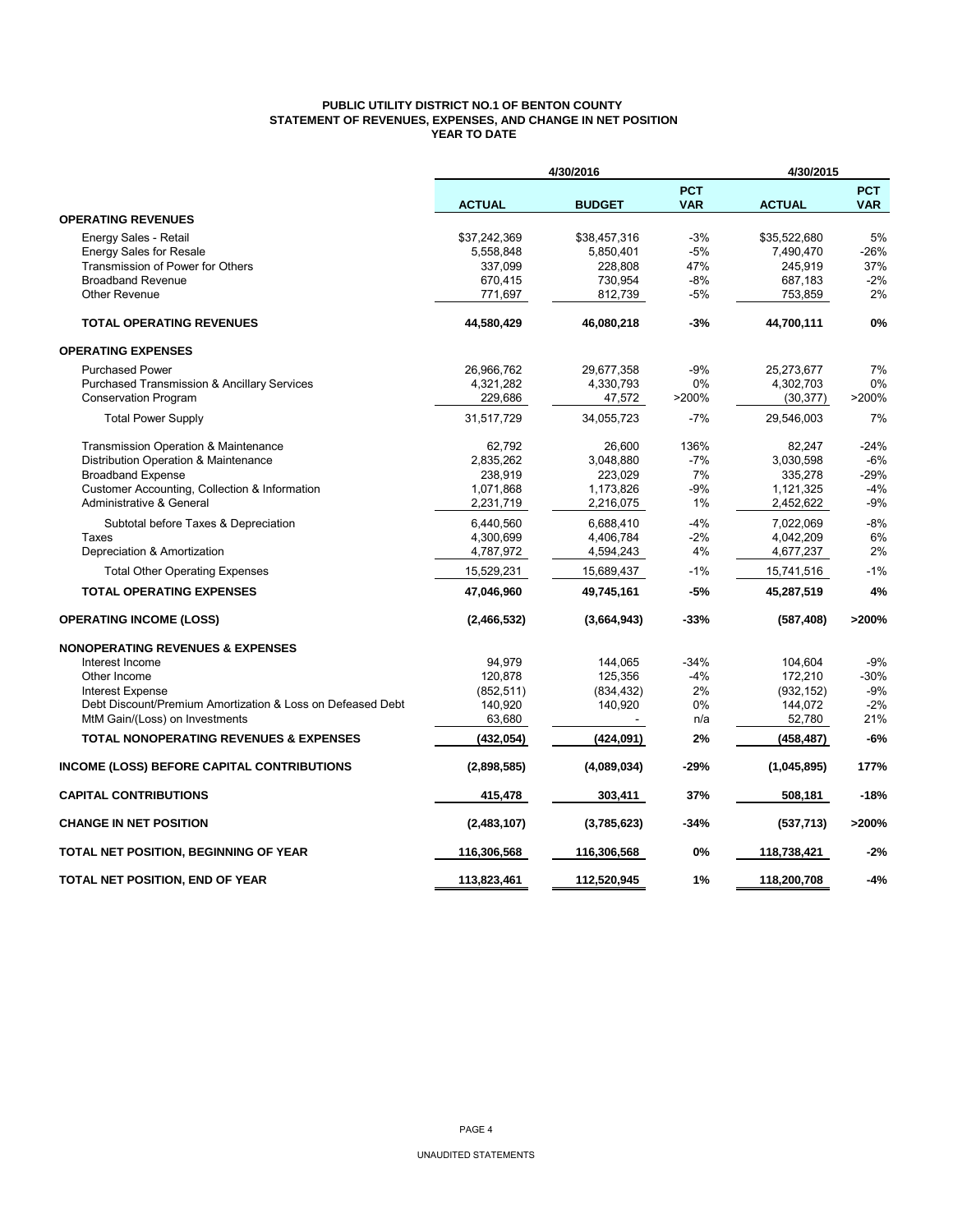## **PUBLIC UTILITY DISTRICT NO. 1 OF BENTON COUNTY STATEMENT OF REVENUES, EXPENSES, AND CHANGE IN NET POSITION 2016 MONTHLY ACTIVITY**

|                                                        | January        | February                       | March                    | <b>April</b>  | May | June | July | <b>August</b> | September | October | November | December | <b>Total</b>  |
|--------------------------------------------------------|----------------|--------------------------------|--------------------------|---------------|-----|------|------|---------------|-----------|---------|----------|----------|---------------|
| <b>OPERATING REVENUES</b>                              |                |                                |                          |               |     |      |      |               |           |         |          |          |               |
| Energy Sales - Retail                                  | \$9,911,477    | \$8,688,046                    | \$10,050,551             | \$8,592,295   |     |      |      |               |           |         |          |          | \$37,242,369  |
| <b>Energy Sales for Resale</b>                         | 1,484,296      | 1,363,659                      | 1,537,368                | 1,173,525     |     |      |      |               |           |         |          |          | 5,558,848     |
| Transmission of Power for Others                       | 68,103         | 77,460                         | 93,851                   | 97,686        |     |      |      |               |           |         |          |          | 337,100       |
| <b>Broadband Revenue</b>                               | 162,760        | 171,089                        | 168,670                  | 167,896       |     |      |      |               |           |         |          |          | 670,415       |
| <b>Other Electric Revenue</b>                          | 41,560         | 114,818                        | 538,251                  | 77,069        |     |      |      |               |           |         |          |          | 771,698       |
| <b>TOTALOPERATING REVENUES</b>                         | 11,668,196     | 10,415,072                     | 12,388,691               | 10,108,471    |     |      |      |               |           |         |          |          | 44,580,430    |
| <b>OPERATING EXPENSES</b>                              |                |                                |                          |               |     |      |      |               |           |         |          |          |               |
| <b>Purchased Power</b>                                 | 7,209,954      | 6,598,428                      | 6,395,487                | 6,762,894     |     |      |      |               |           |         |          |          | 26,966,763    |
| <b>Purchased Transmission &amp; Ancillary Services</b> | 1,126,226      | 997,796                        | 1,156,184                | 1,048,210     |     |      |      |               |           |         |          |          | 4,328,416     |
| <b>Conservation Program</b>                            | 22,430         | 120,266                        | 26,344                   | 60,645        |     |      |      |               |           |         |          |          | 229,685       |
| <b>Total Power Supply</b>                              | 8,358,610      | 7,716,490                      | 7,578,015                | 7,871,749     |     |      |      |               |           |         |          |          | 31,524,864    |
| Transmission Operation & Maintenance                   | 4,760          | 5,109                          | 12,764                   | 33,026        |     |      |      |               |           |         |          |          | 55,659        |
| Distribution Operation & Maintenance                   | 639,737        | 773,430                        | 714,348                  | 707,747       |     |      |      |               |           |         |          |          | 2,835,262     |
| <b>Broadband Expense</b>                               | 25,524         | 51,636                         | 83,545                   | 78,214        |     |      |      |               |           |         |          |          | 238,919       |
| Customer Accounting, Collection & Information          | 190,012        | 277,209                        | 326,396                  | 278,252       |     |      |      |               |           |         |          |          | 1,071,869     |
| Administrative & General                               | 637,442        | 556,470                        | 507,316                  | 530,492       |     |      |      |               |           |         |          |          | 2,231,720     |
| Subtotal before Taxes & Depreciation                   | 1,497,475      | 1,663,854                      | 1,644,369                | 1,627,731     |     |      |      |               |           |         |          |          | 6,433,429     |
| Taxes                                                  | 1,235,004      | 1,079,121                      | 1,019,926                | 966,648       |     |      |      |               |           |         |          |          | 4,300,699     |
| Depreciation & Amortization                            | 1,191,201      | 1,202,757                      | 1,194,304                | 1,199,710     |     |      |      |               |           |         |          |          | 4,787,972     |
|                                                        |                |                                |                          |               |     |      |      |               |           |         |          |          |               |
| <b>Total Other Operating Expenses</b>                  | 3,923,680      | 3,945,732                      | 3,858,599                | 3,794,089     |     |      |      |               |           |         |          |          | 15,522,100    |
| <b>TOTAL OPERATING EXPENSES</b>                        | 12,282,290     | 11,662,222                     | 11,436,614               | 11,665,838    |     |      |      |               |           |         |          |          | 47,046,964    |
| <b>OPERATING INCOME (LOSS)</b>                         | (614, 094)     | (1, 247, 150)                  | 952,077                  | (1,557,367)   |     |      |      |               |           |         |          |          | (2,466,534)   |
| <b>NONOPERATING REVENUES &amp; EXPENSES</b>            |                |                                |                          |               |     |      |      |               |           |         |          |          |               |
| Interest Income                                        | 26,798         | 26,236                         | 29,676                   | 12,269        |     |      |      |               |           |         |          |          | 94,979        |
| Other Income                                           | 9              | 50                             | 98,287                   | 22,533        |     |      |      |               |           |         |          |          | 120,879       |
| Other Expense                                          |                |                                | $\overline{\phantom{a}}$ |               |     |      |      |               |           |         |          |          | $\sim$        |
| <b>Interest Expense</b>                                | (179, 979)     | (178, 913)                     | (273, 389)               | (220, 230)    |     |      |      |               |           |         |          |          | (852, 511)    |
| Debt Discount & Expense Amortization                   | 35,230         | 35,230                         | 35,230                   | 35,230        |     |      |      |               |           |         |          |          | 140,920       |
| MtM Gain/(Loss) on Investments                         | 59,560         | (10, 640)                      | 18,020                   | (3,260)       |     |      |      |               |           |         |          |          | 63,680        |
| Loss in Joint Ventures/Special Assessments             | $\blacksquare$ | $\overline{\phantom{a}}$       | $\omega$                 | $\sim$        |     |      |      |               |           |         |          |          | $\sim$        |
| TOTAL NONOPERATING REV/EXP                             | (58, 382)      | (128, 037)                     | (92, 176)                | (153, 458)    |     |      |      |               |           |         |          |          | (432, 053)    |
| INCOME (LOSS) BEFORE CAPITAL CONTRIBUTIONS             | (672, 476)     | (1,375,187)                    | 859,901                  | (1,710,825)   |     |      |      |               |           |         |          |          | (2,898,587)   |
| <b>CAPITAL CONTRIBUTIONS</b>                           | 155,353        | 97,986                         | 109,333                  | 52,806        |     |      |      |               |           |         |          |          | 415,478       |
| <b>CHANGE IN NET POSITION</b>                          |                | $($517, 123)$ $($1, 277, 201)$ | \$969,234                | (\$1,658,019) | \$0 | \$0  | \$0  | \$0           | \$0       | \$0     | \$0      | \$0      | (\$2,483,109) |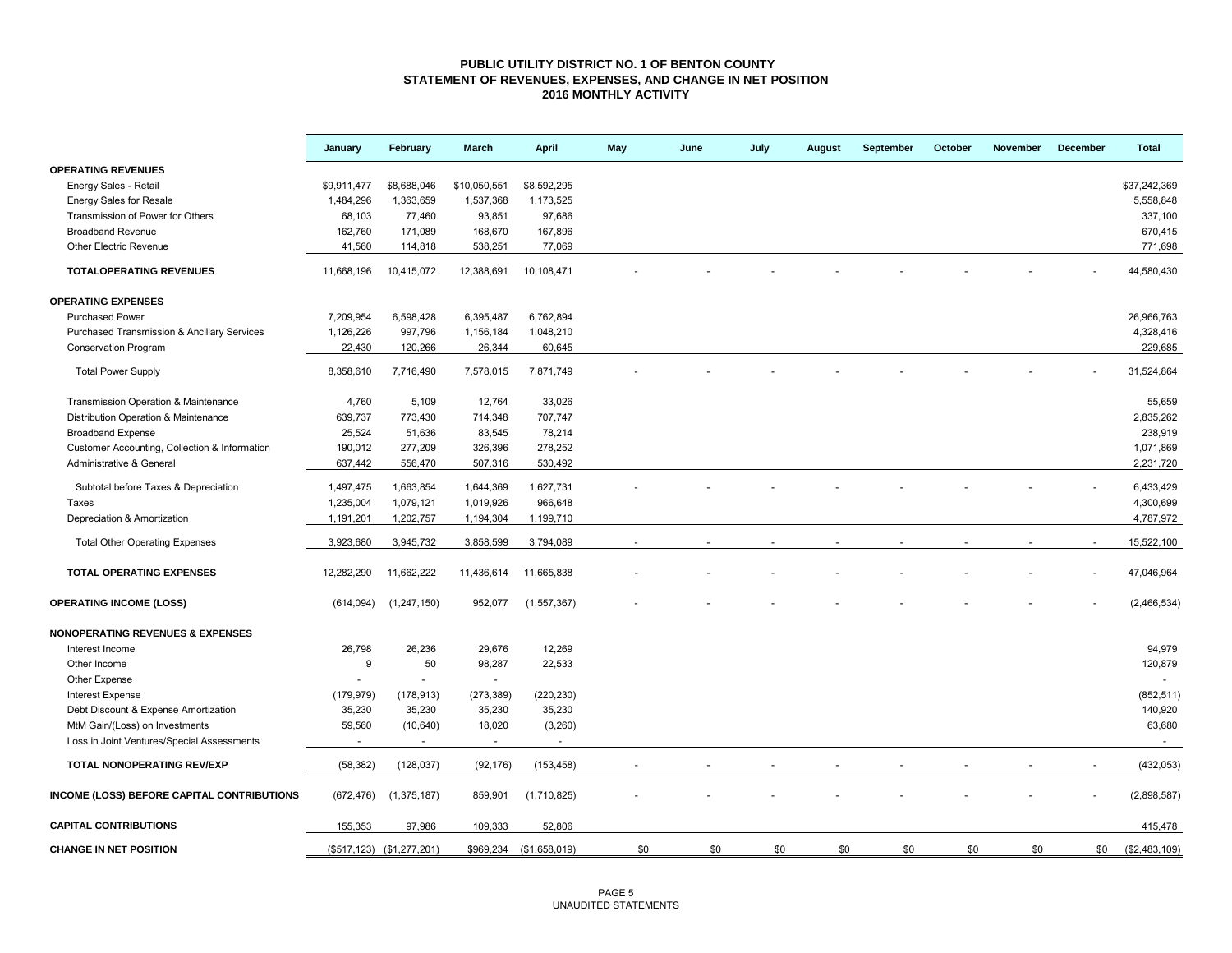#### **PUBLIC UTILITY DISTRICT NO. 1 OF BENTON COUNTY COMPARATIVE STATEMENT OF NET POSITION ASSETS AND DEFERRED OUTFLOWS OF RESOURCES**

|                                                           |               |                 | Increase/(Decrease) |         |
|-----------------------------------------------------------|---------------|-----------------|---------------------|---------|
|                                                           | 4/30/2016     | 4/30/2015       | <b>Amount</b>       | Percent |
| <b>ASSETS</b>                                             |               |                 |                     |         |
| <b>CURRENT ASSETS</b>                                     |               |                 |                     |         |
| Cash & Cash Equivalents                                   |               |                 |                     |         |
| Unrestricted Cash & Cash Equivalents                      | \$26,127,828  | \$34,051,824    | (\$7,923,997)       |         |
| Investments                                               | 3,895,423     | 1,972,343       | 1,923,080           |         |
| Designated Debt Service Reserve Fund                      | 3,056,020     | 4,000,000       | (943,980)           |         |
| Designated Power Market Voltly                            | 3,300,000     | 4,300,000       | (1,000,000)         |         |
| Designated Special Capital Rsv                            | 5,300,000     | 6,700,000       | (1,400,000)         |         |
| <b>Designated Customer Deposits</b>                       | 1,400,000     | 1,400,000       |                     |         |
| Accounts Receivable, net                                  | 9,747,727     | 7,989,788       | 1,757,939           |         |
| <b>BPA Prepay Receivable</b>                              | 600,000       | 600,000         |                     |         |
| <b>Accrued Interest Receivable</b>                        | 34,294        | 89,006          | (54, 712)           |         |
| Wholesale Power Receivable                                | 872,349       | 497,604         | 374,745             |         |
| <b>Accrued Unbilled Revenue</b>                           | 2,600,000     | 2,600,000       |                     |         |
| <b>Inventory Materials &amp; Supplies</b>                 | 5,078,388     | 5,053,259       | 25,129              |         |
| Prepaid Expenses & Option Premiums                        | 452,303       | 858,419         | (406, 117)          |         |
| <b>Total Current Assets</b>                               | 62,464,332    | 70,112,242      | (7,647,911)         | $-11%$  |
| <b>NONCURRENT ASSETS</b>                                  |               |                 |                     |         |
| <b>Restricted Bond Reserve Fund</b>                       | 1,083,997     | 140,017         | 943,980             |         |
| <b>Other Receivables</b>                                  | 96,377        | 93,944          | 2,433               |         |
| <b>Preliminary Surveys</b>                                | 415,989       | 83,079          | 332,911             |         |
| <b>BPA Prepay Receivable</b>                              | 6,850,000     | 7,450,000       | (600,000)           |         |
| Deferred Purchased Power Costs                            | 9,141,730     | 8,322,292       | 819,437             |         |
|                                                           | 17,588,093    | 16,089,332      | 2,098,761           | 9%      |
| <b>Utility Plant</b>                                      |               |                 |                     |         |
| Land and Intangible Plant                                 | 3,461,036     | 3,390,732       | 70,304              |         |
| Electric Plant in Service                                 | 296,416,237   | 289,401,804     | 7,014,433           |         |
| <b>Construction Work in Progress</b>                      | 4,026,515     | 2,056,501       | 1,970,014           |         |
| <b>Accumulated Depreciation</b>                           | (184,019,395) | (173, 701, 568) | (10, 317, 827)      |         |
| <b>Net Utility Plant</b>                                  | 119,884,394   | 121,147,470     | (1,263,076)         | $-1%$   |
| <b>Total Noncurrent Assets</b>                            | 137,472,487   | 137,236,802     | 235,684             | 0%      |
| <b>Total Assets</b>                                       | 199,936,818   | 207,349,044     | (7, 412, 226)       | -4%     |
| DEFERRED OUTFLOWS OF RESOURCES                            |               |                 |                     |         |
| Unamortized Loss on Defeased Debt                         | 75,446        | 122,203         | (46, 758)           |         |
| <b>Accumulated Pension Deferred Outlflows</b>             | 1,303,577     | 608,285         | 695,292             |         |
| Accumulated Decrease in Fair Value of Hedging Derivatives | 2,031,926     | 1,198,502       | 833,424             |         |
| <b>Total Deferred Outflows of Resources</b>               | 3,410,948     | 1,928,990       | 1,481,958           |         |
| TOTAL ASSETS & DEFERRED OUTFLOWS OF RESOURCES             | \$203,347,766 | \$209,278,035   | (\$5,930,268)       | -3%     |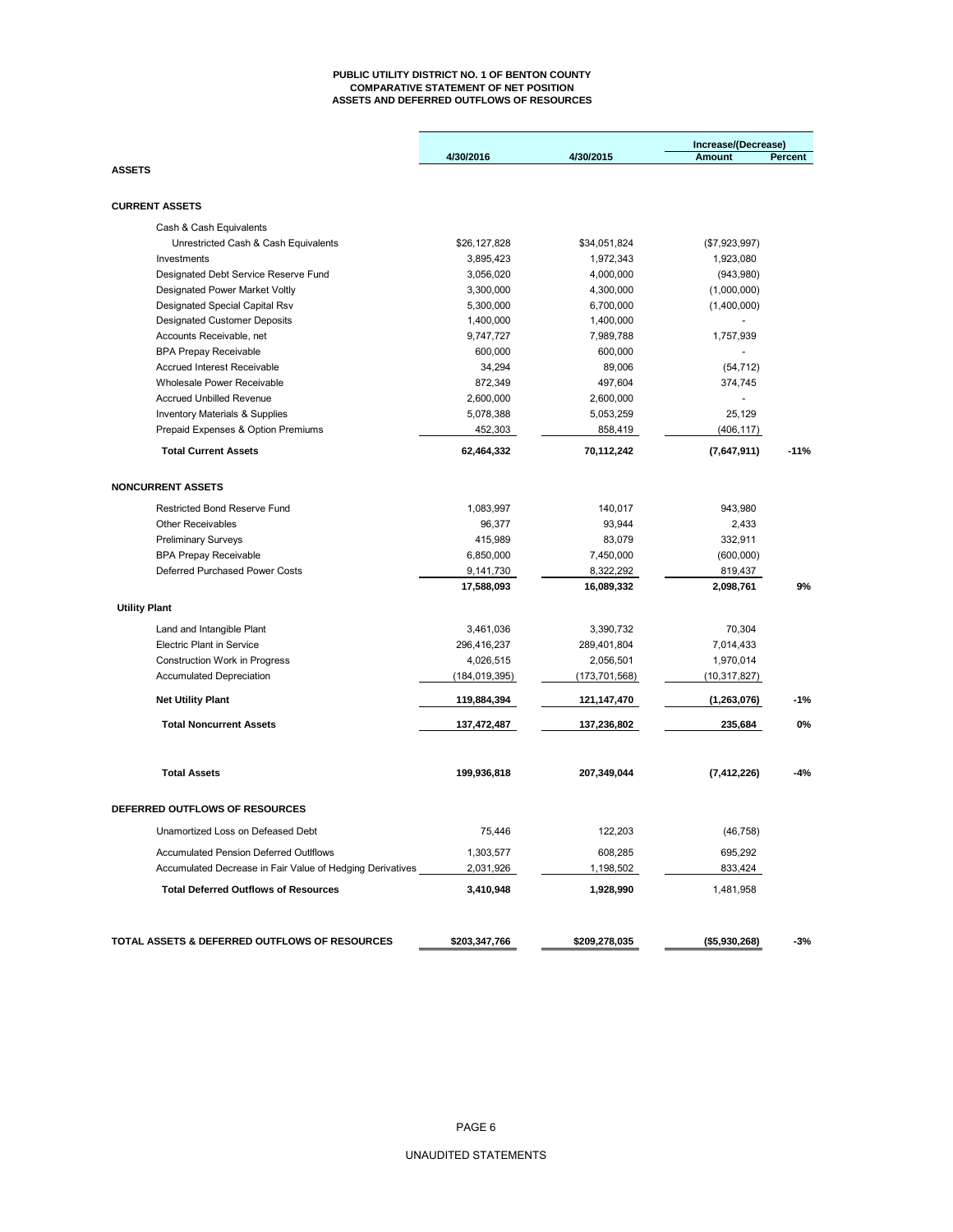#### **PUBLIC UTILITY DISTRICT NO. 1 OF BENTON COUNTY COMPARATIVE STATEMENT OF NET POSITION LIABILITIES AND DEFERRED INFLOWS OF RESOURCES**

|                     |                                                           | 4/30/2016               | 4/30/2015             | Increase/(Decrease)<br>Amount | Percent |
|---------------------|-----------------------------------------------------------|-------------------------|-----------------------|-------------------------------|---------|
| <b>LIABILITIES</b>  |                                                           |                         |                       |                               |         |
|                     |                                                           |                         |                       |                               |         |
|                     | <b>CURRENT LIABILITIES</b>                                |                         |                       |                               |         |
|                     | <b>Warrants Outstanding</b>                               | \$89,448                | \$106,678             | (\$17,230)                    |         |
|                     | <b>Accounts Payable</b>                                   | 8,085,239               | 7,442,790             | 642,448                       |         |
|                     | <b>Customer Deposits</b>                                  | 1,429,557               | 1,439,178             | (9,621)                       |         |
|                     | <b>Accrued Taxes Payable</b>                              | 3,946,449               | 3,876,523             | 69,926                        |         |
|                     | Other Current & Accrued Liabilities                       | 1,473,288               | 1,432,492             | 40,796                        |         |
|                     | Revenue Bonds, Current Portion                            | 2,920,000               | 3,035,000             | (115,000)                     |         |
|                     | <b>Total Current Liabilities</b>                          | 17,943,981              | 17,332,662            | 611,319                       | 4%      |
|                     | <b>NONCURRENT LIABILITIES</b>                             |                         |                       |                               |         |
|                     | 2005 Bond Issue                                           |                         | 760,000               | (760,000)                     |         |
|                     | 2010 Bond Issue                                           | 17,345,000              | 17,345,000            |                               |         |
|                     | 2011 Bond Issue                                           | 29,470,000              | 32,460,000            | (2,990,000)                   |         |
|                     | Unamortized Premium & Discount                            | 2,951,174               | 3,414,599             | (463, 425)                    |         |
|                     | Pension Liability                                         | 11,212,267              | 9,214,032             | 1,998,235                     |         |
|                     | Deferred Revenue                                          | 471,338                 | 550,730               | (79, 392)                     |         |
|                     | <b>BPA Prepay Incentive Credit</b>                        | 2,002,293               | 2,163,549             | (161, 256)                    |         |
|                     | <b>Other Liabilities</b>                                  | 3,930,735               | 2,998,618             | 932,117                       |         |
|                     | <b>Total Noncurrent Liabilities</b>                       | 67,382,807              | 68,906,529            | (1,523,722)                   | $-2%$   |
|                     | <b>Total Liabilities</b>                                  | 85,326,788              | 86,239,191            | (912, 402)                    | $-1%$   |
|                     | DEFERRED INFLOWS OF RESOURCES                             |                         |                       |                               |         |
| 253.15              | <b>Accumulated Pension Deferred Inflows</b>               | 1,754,229               | 3,794,511             | (2,040,282)                   |         |
| 253.25              | Accumulated Increase in Fair Value of Hedging Derivatives | 2,441,462               | 1,043,625             | 1,397,837                     |         |
|                     | <b>Total Deferred Inflows of Resources</b>                | 4,195,691               | 4,838,136             | (642, 445)                    | $-13%$  |
|                     |                                                           |                         |                       |                               |         |
| <b>NET POSITION</b> |                                                           |                         |                       |                               |         |
|                     | Net Investment in Capital Assets                          | 67,273,665              | 64,255,074            | 3,018,591                     |         |
|                     | <b>Restricted for Debt Service</b><br>Unrestricted        | 1,083,997<br>45,467,625 | 140,017<br>53,805,617 | 943,980<br>(8,337,992)        |         |
|                     | <b>Total Net Position</b>                                 | 113,825,287             | 118,200,709           | (4,375,422)                   | $-4%$   |
|                     |                                                           |                         |                       |                               |         |
|                     | TOTAL NET POSITION, LIABILITIES AND                       |                         |                       |                               |         |
|                     | DEFERRED INFLOWS OF RESOURCES                             | \$203,347,766           | \$209,278,035         | (\$5,930,268)                 | $-3%$   |
|                     |                                                           |                         |                       |                               |         |
|                     | <b>CURRENT RATIO:</b>                                     | 3.48:1                  | 4.05:1                |                               |         |
|                     | (Current Assets / Current Liabilities)                    |                         |                       |                               |         |
|                     | <b>WORKING CAPITAL:</b>                                   | \$44,520,351            | \$52,779,580          | (\$8,259,230)                 | $-16%$  |
|                     | (Current Assets less Current Liabilities)                 |                         |                       |                               |         |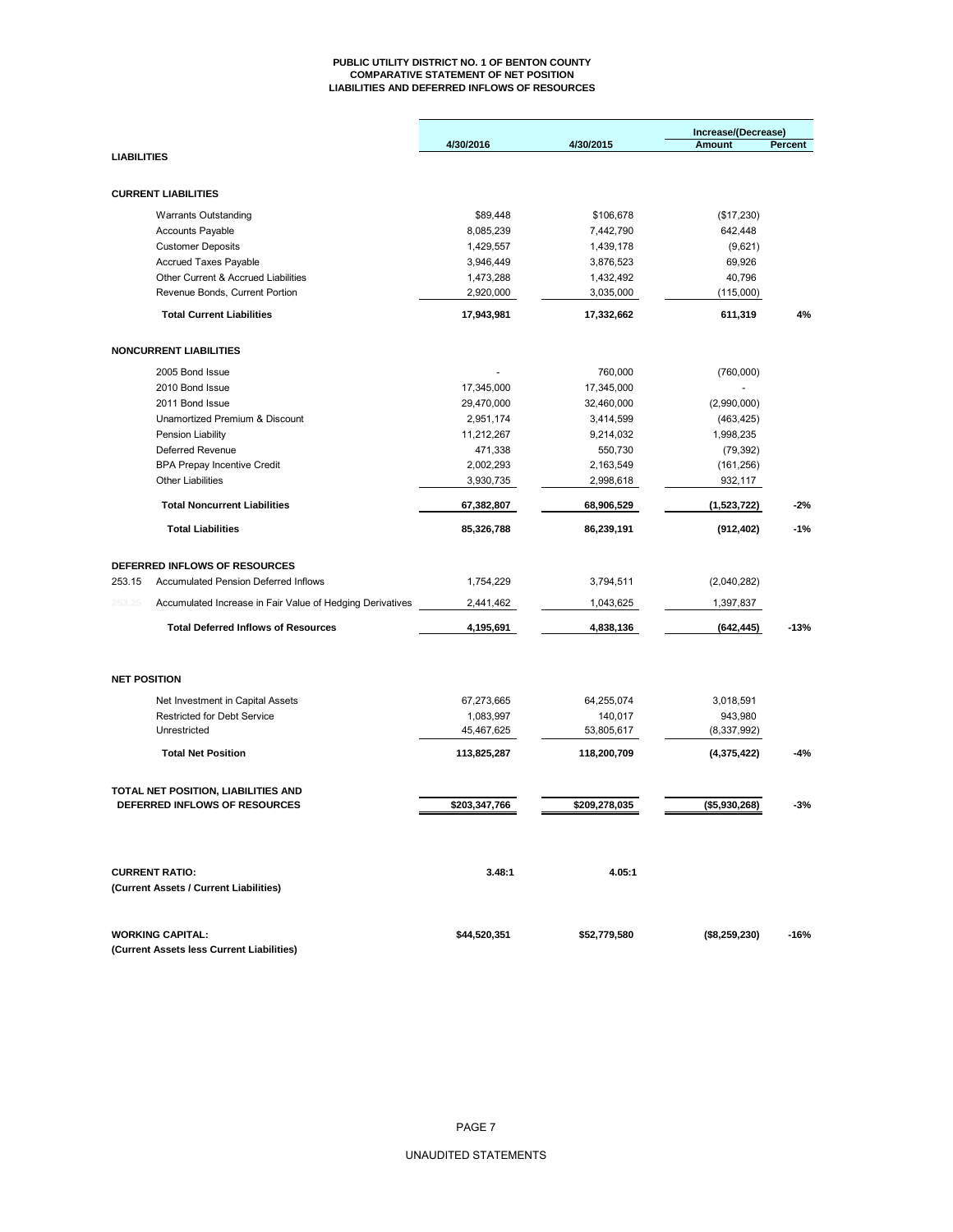#### **PUBLIC UTILITY DISTRICT NO. 1 OF BENTON COUNTY ENERGY STATISTICAL DATA CURRENT MONTH**

|                                                                               | 4/30/2016              |                        |             | 4/30/2015              |            |
|-------------------------------------------------------------------------------|------------------------|------------------------|-------------|------------------------|------------|
|                                                                               |                        |                        | <b>PCT</b>  |                        | <b>PCT</b> |
|                                                                               | <b>ACTUAL</b>          | <b>BUDGET</b>          | <b>VAR</b>  | <b>ACTUAL</b>          | <b>VAR</b> |
| <b>ENERGY SALES RETAIL - REVENUE</b>                                          |                        |                        |             |                        |            |
| Residential<br><b>Small General Service</b>                                   | \$3,790,644<br>636,061 | \$3,965,502<br>633,007 | $-4%$<br>0% | \$3,445,672<br>595,653 | 10%<br>7%  |
| <b>Medium General Service</b>                                                 | 915,292                | 817,089                | 12%         | 890,224                | 3%         |
| Large General Service                                                         | 1,014,306              | 961,116                | 6%          | 1,000,780              | 1%         |
| Large Industrial                                                              | 268,288                | 293,292                | $-9%$       | 239,971                | 12%        |
| Small Irrigation                                                              | 84,856                 | 68,037                 | 25%         | 76,966                 | 10%        |
| Large Irrigation                                                              | 2,142,861              | 1,656,301              | 29%         | 1,755,116              | 22%        |
| <b>Street Lights</b>                                                          | 18,032                 | 16,959                 | 6%          | 17,163                 | 5%         |
| <b>Security Lights</b>                                                        | 21,495                 | 22,083                 | $-3%$       | 20,322                 | 6%         |
| <b>Unmetered Accounts</b>                                                     | 15,625                 | 15,686                 | 0%          | 14,079                 | 11%        |
| <b>Billed Revenues Before Taxes</b>                                           | \$8,907,459            | \$8,449,072            | 5%          | \$8,055,946            | 11%        |
| <b>City Occupation Taxes</b>                                                  | 401,366                | 396,798                | 1%          | 369,826                | 9%         |
| Bad Debt Expense (reduced from 0.2% to 0.18% of retail sales in January 2015) | (16, 530)              | (16, 487)              | 0%          | (16,000)               | 3%         |
| <b>Unbilled Revenue</b>                                                       | (700,000)              | (700,000)              | 0%          | 150,000                | $> -200%$  |
| <b>TOTAL SALES - REVENUE</b>                                                  | \$8,592,295            | \$8,129,383            | 6%          | \$8,559,772            | 0%         |
|                                                                               |                        |                        |             |                        |            |
| <b>ENERGY SALES RETAIL - kWh</b>                                              |                        |                        |             |                        |            |
| Residential                                                                   | 45,886,799             | 48,855,901             | $-6%$       | 43,964,172             | 4%         |
| <b>Small General Service</b>                                                  | 9,093,517              | 9,077,518              | 0%          | 8,630,563              | 5%         |
| <b>Medium General Service</b>                                                 | 13,939,681             | 13,591,696             | 3%          | 13,611,242             | 2%         |
| Large General Service                                                         | 17,360,382             | 17,477,118             | $-1%$       | 17,278,183             | 0%         |
| Large Industrial                                                              | 5,547,175              | 6,045,321              | $-8%$       | 5,784,330              | $-4%$      |
| Small Irrigation                                                              | 1,607,439              | 1,189,782              | 35%         | 1,481,286              | 9%         |
| Large Irrigation                                                              | 45,291,455             | 32,933,371             | 38%         | 39,362,242             | 15%        |
| <b>Street Lights</b>                                                          | 224,494                | 228,834                | $-2%$       | 225,672                | $-1%$      |
| <b>Security Lights</b>                                                        | 113,180                | 108,674                | 4%          | 113,696                | 0%         |
| <b>Unmetered Accounts</b>                                                     | 257,045                | 248,192                | 4%          | 248,919                | 3%         |
| <b>TOTAL kWh BILLED</b>                                                       | 139,321,167            | 129,756,407            | 7%          | 130,700,305            | 7%         |
|                                                                               |                        |                        |             |                        |            |
| <b>NET POWER COST</b>                                                         |                        |                        |             |                        |            |
| <b>BPA Power Costs</b>                                                        |                        |                        |             |                        |            |
| Slice                                                                         | \$2,895,787            | \$2,825,683            | 2%          | \$2,687,251            | 8%         |
| <b>Block</b>                                                                  | 2,418,642              | 2,418,660              | 0%          | 2,547,448              | $-5%$      |
| Subtotal                                                                      | 5,314,429              | 5,244,343              | 1%          | 5,234,699              | 2%         |
| <b>Other Power Purchases</b>                                                  | 703,835                | 1,174,455              | -40%        | 829,724                | $-15%$     |
| Frederickson                                                                  | 744,630                | 775,608                | $-4%$       | 647,619                | 15%        |
| Transmission                                                                  | 761,620                | 758,503                | 0%          | 739,814                | 3%         |
| Ancillary                                                                     | 286,590                | 319,678                | $-10%$      | 220,503                | 30%        |
| <b>Conservation Program</b>                                                   | 60,645                 | 11,893                 | >200%       | 38,368                 | 58%        |
| <b>Gross Power Costs</b>                                                      | 7,871,748              | 8,284,479              | $-5%$       | 7,710,728              | 2%         |
| Less Sales for Resale-Energy                                                  | (1,091,325)            | (1, 141, 282)          | $-4%$       | (969, 740)             | 13%        |
| Less Sales for Resale-Gas                                                     | (82, 200)              |                        | n/a         | (7, 575)               | >200%      |
| Less Transmission of Power for Others                                         | (97, 686)              | (57,202)               | 71%         | (53, 229)              | 84%        |
| <b>NET POWER COSTS</b>                                                        | \$6,600,537            | \$7,085,996            | -7%         | \$6,680,184            | $-1%$      |
|                                                                               |                        |                        |             |                        |            |
| <b>NET POWER - kWh</b>                                                        |                        |                        |             |                        |            |
| <b>BPA Power Costs</b>                                                        |                        |                        |             |                        |            |
| Slice                                                                         | 115,442,000            | 78,702,614             | 47%         | 83,922,000             | 38%        |
| <b>Block</b>                                                                  | 63,493,000             | 63,493,071             | 0%          | 65,025,000             | $-2%$      |
| Subtotal                                                                      | 178,935,000            | 142,195,685            | 26%         | 148,947,000            | 20%        |
| <b>Other Power Purchases</b>                                                  | 24,967,000             | 6,520,044              | >200%       | 29,862,000             | -16%       |
| Frederickson                                                                  |                        |                        | n/a         |                        | n/a        |
| Gross Power kWh                                                               | 203,902,000            | 148,715,729            | 37%         | 178,809,000            | 14%        |
| Less Sales for Resale                                                         | (68, 329, 000)         | (27, 233, 595)         | 151%        | (43, 161, 000)         | 58%        |
| Less Transmission Losses/Imbalance                                            | (2,364,000)            | (1,633,797)            | 45%         | (2, 136, 000)          | 11%        |
| <b>NET POWER - kWh</b>                                                        | 133,209,000            | 119,848,337            | 11%         | 133,512,000            | 0%         |
|                                                                               |                        |                        |             |                        |            |
| <b>COST PER MWh: (dollars)</b>                                                |                        |                        |             |                        |            |
| Gross Power Cost (average)                                                    | \$38.61                | \$55.71                | $-31%$      | \$43.12                | $-10%$     |
| Net Power Cost                                                                | \$49.55                | \$59.12                | $-16%$      | \$50.03                | $-1%$      |
| <b>BPA Power Cost</b>                                                         | \$29.70                | \$36.88                | $-19%$      | \$35.14                | $-15%$     |
| Sales for Resale                                                              | \$15.97                | \$19.60                | $-19%$      | \$22.47                | $-29%$     |
|                                                                               |                        |                        |             |                        |            |
| <b>ACTIVE SERVICE AGREEMENTS:</b>                                             |                        |                        |             |                        |            |
| Residential                                                                   | 42,949                 |                        |             | 42,198                 | 2%         |
| Small General Service                                                         | 4,886                  |                        |             | 4,803                  | 2%         |
| <b>Medium General Service</b>                                                 | 765                    |                        |             | 757                    | 1%         |
| Large General Service                                                         | 156                    |                        |             | 151                    | 3%         |
| Large Industrial                                                              | 5                      |                        |             | 3                      | 67%        |
| Small Irrigation                                                              | 558                    |                        |             | 561                    | $-1%$      |
| Large Irrigation                                                              | 233                    |                        |             | 231                    | 1%         |
| <b>Street Lights</b>                                                          | 9                      |                        |             | 9                      | 0%         |
| <b>Security Lights</b>                                                        | 1,477                  |                        |             | 1,485                  | $-1%$      |
| <b>Unmetered Accounts</b>                                                     | 364                    |                        |             | 361                    | 1%         |
| <b>TOTAL</b>                                                                  | 51,402                 |                        |             | 50,559                 | 2%         |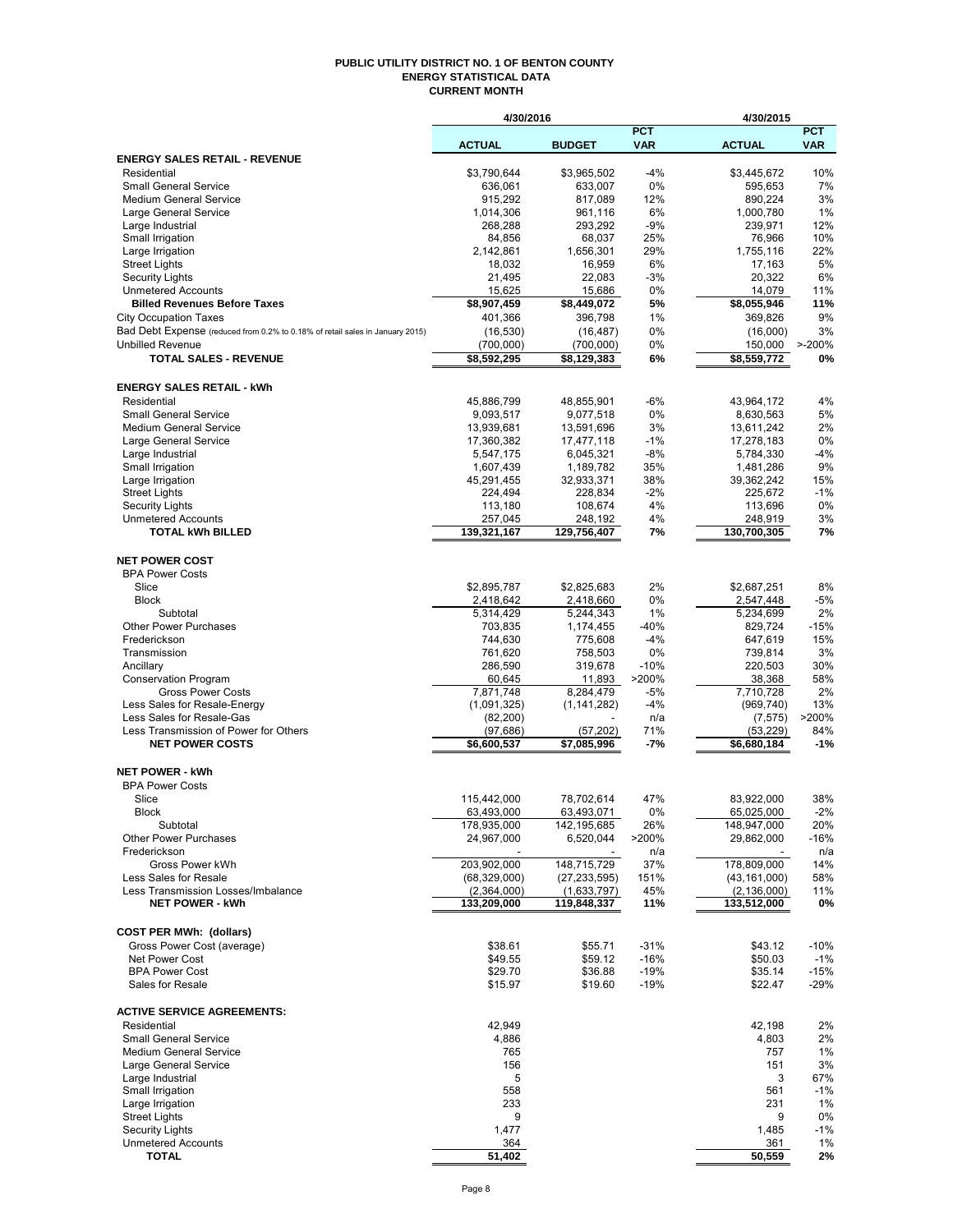#### **PUBLIC UTILITY DISTRICT NO. 1 OF BENTON COUNTY ENERGY STATISTICAL DATA YEAR TO DATE**

|                                                                                                               | 4/30/2016                        |                            |                          | 4/30/2015                     |                          |
|---------------------------------------------------------------------------------------------------------------|----------------------------------|----------------------------|--------------------------|-------------------------------|--------------------------|
|                                                                                                               | <b>ACTUAL</b>                    | <b>BUDGET</b>              | <b>PCT</b><br><b>VAR</b> | <b>ACTUAL</b>                 | <b>PCT</b><br><b>VAR</b> |
| <b>ENERGY SALES RETAIL - REVENUE</b>                                                                          |                                  |                            |                          |                               |                          |
| Residential                                                                                                   | \$20,410,530                     | \$21.769.865               | $-6%$                    | \$18,650,370                  | 9%                       |
| <b>Small General Service</b>                                                                                  | 2,784,890                        | 2,873,269                  | $-3%$                    | 2,633,381                     | 6%                       |
| <b>Medium General Service</b>                                                                                 | 3,941,895                        | 3,926,289                  | 0%                       | 3,900,157                     | 1%                       |
| Large General Service                                                                                         | 4,261,625                        | 4,291,165                  | $-1%$                    | 4,173,762                     | 2%                       |
| Large Industrial<br>Small Irrigation                                                                          | 1,077,547<br>200,363             | 1,157,967<br>206,043       | $-7%$<br>$-3%$           | 1,026,159<br>200,990          | 5%<br>0%                 |
| Large Irrigation                                                                                              | 4,266,819                        | 3,862,221                  | 10%                      | 4,191,252                     | 2%                       |
| <b>Street Lights</b>                                                                                          | 71,698                           | 67,836                     | 6%                       | 68,641                        | 4%                       |
| <b>Security Lights</b>                                                                                        | 86,326                           | 88,332                     | $-2%$                    | 81,379                        | 6%                       |
| <b>Unmetered Accounts</b>                                                                                     | 62,408                           | 62,537                     | 0%                       | 56,350                        | 11%                      |
| <b>Billed Revenues Before Taxes</b>                                                                           | \$37,164,101                     | \$38,305,524               | -3%                      | \$34,982,440                  | 6%                       |
| <b>City Occupation Taxes</b><br>Bad Debt Expense (reduced from 0.2% to 0.18% of retail sales in January 2015) | 1,945,799                        | 2,040,880                  | -5%                      | 1,809,240                     | 8%<br>$-2%$              |
| <b>Unbilled Revenue</b>                                                                                       | (67, 530)<br>(1,800,000)         | (90, 508)<br>(1,800,000)   | $-25%$<br>0%             | (69,000)<br>(1, 200, 000)     | 50%                      |
| <b>TOTAL SALES - REVENUE</b>                                                                                  | \$37,242,369                     | \$38,455,896               | -3%                      | \$35,522,680                  | 5%                       |
|                                                                                                               |                                  |                            |                          |                               |                          |
| <b>ENERGY SALES RETAIL - kWh</b>                                                                              |                                  |                            |                          |                               |                          |
| Residential                                                                                                   | 261,537,203                      | 281,835,549                | $-7%$                    | 247,756,047                   | 6%                       |
| <b>Small General Service</b>                                                                                  | 40,378,939                       | 41,873,259                 | $-4%$                    | 38,748,239                    | 4%                       |
| <b>Medium General Service</b>                                                                                 | 58,084,074                       | 58,634,964                 | $-1%$                    | 57,513,811                    | 1%                       |
| Large General Service                                                                                         | 69,586,942                       | 70.223.644                 | $-1%$                    | 68,592,876                    | 1%<br>1%                 |
| Large Industrial<br>Small Irrigation                                                                          | 22,313,206<br>2,077,117          | 24,009,289<br>1,627,155    | $-7%$<br>28%             | 22,113,675<br>2,129,585       | $-2%$                    |
| Large Irrigation                                                                                              | 55,139,930                       | 45,332,560                 | 22%                      | 54,423,961                    | 1%                       |
| <b>Street Lights</b>                                                                                          | 899,274                          | 970,194                    | $-7%$                    | 902,544                       | 0%                       |
| <b>Security Lights</b>                                                                                        | 452,888                          | 434,737                    | 4%                       | 456,628                       | $-1%$                    |
| <b>Unmetered Accounts</b>                                                                                     | 1,028,180                        | 989,500                    | 4%                       | 996,237                       | 3%                       |
| <b>TOTAL kWh BILLED</b>                                                                                       | 511,497,753                      | 525,930,851                | -3%                      | 493,633,603                   | 4%                       |
|                                                                                                               |                                  |                            |                          |                               |                          |
| <b>NET POWER COST</b>                                                                                         |                                  |                            |                          |                               |                          |
| <b>BPA Power Costs</b><br>Slice                                                                               | \$11,372,830                     | \$11,302,732               | 1%                       | \$10,749,004                  | 6%                       |
| <b>Block</b>                                                                                                  | 9,278,251                        | 9,278,258                  | 0%                       | 8,605,343                     | 8%                       |
| Subtotal                                                                                                      | 20,651,081                       | 20,580,990                 | 0%                       | 19,354,347                    | 7%                       |
| <b>Other Power Purchases</b>                                                                                  | 2,339,689                        | 5,089,771                  | $-54%$                   | 3,388,733                     | $-31%$                   |
| Frederickson                                                                                                  | 3,975,992                        | 4,006,597                  | $-1%$                    | 2,530,597                     | 57%                      |
| Transmission                                                                                                  | 3,050,302                        | 3,034,012                  | 1%                       | 2,968,131                     | 3%                       |
| Ancillary                                                                                                     | 1,270,980                        | 1,296,781                  | $-2%$                    | 1,334,572                     | $-5%$                    |
| <b>Conservation Program</b><br><b>Gross Power Costs</b>                                                       | 229,686<br>31,517,729            | 47,572<br>34,055,723       | >200%<br>$-7%$           | (30, 377)<br>29,546,003       | $> -200%$<br>7%          |
| Less Sales for Resale-Energy                                                                                  | (5,335,854)                      | (5,850,401)                | -9%                      | (7, 482, 895)                 | $-29%$                   |
| Less Sales for Resale-Gas                                                                                     | (219, 794)                       |                            | n/a                      | (7, 575)                      | >200%                    |
| Less Transmission of Power for Others                                                                         | (337,099)                        | (228, 808)                 | 47%                      | (245, 919)                    | 37%                      |
| <b>NET POWER COSTS</b>                                                                                        | \$25,624,982                     | \$27,976,514               | -8%                      | $\overline{$21,809,614}$      | 17%                      |
|                                                                                                               |                                  |                            |                          |                               |                          |
| <b>NET POWER - kWh</b><br><b>BPA Power Costs</b>                                                              |                                  |                            |                          |                               |                          |
| Slice                                                                                                         | 406,329,000                      | 308,544,338                | 32%                      | 424,253,000                   | $-4%$                    |
| Block                                                                                                         | 262,136,000                      | 262,135,680                | 0%                       | 268,461,000                   | -2%                      |
| Subtotal                                                                                                      | 668,465,000                      | 570,680,018                | 17%                      | 692,714,000                   | $-4%$                    |
| <b>Other Power Purchases</b>                                                                                  | 62,030,000                       | 26,019,017                 | 138%                     | 128,891,000                   | -52%                     |
| Frederickson                                                                                                  | 37,173,000                       | 37,200,000                 | 0%                       |                               | n/a                      |
| Gross Power kWh                                                                                               | 767,668,000                      | 633,899,035                | 21%                      | 821,605,000                   | $-7%$                    |
| Less Sales for Resale<br>Less Transmission Losses/Imbalance                                                   | (262, 676, 000)<br>(7, 165, 000) | (112, 323, 161)            | 134%<br>$-7%$            | (321, 046, 000)               | -18%<br>$-32%$           |
| <b>NET POWER - kWh</b>                                                                                        | 497,827,000                      | (7,681,416)<br>513,894,458 | $-3%$                    | (10, 487, 000)<br>490,072,000 | 2%                       |
|                                                                                                               |                                  |                            |                          |                               |                          |
| <b>COST PER MWh: (dollars)</b>                                                                                |                                  |                            |                          |                               |                          |
| Gross Power Cost (average)                                                                                    | \$41.06                          | \$53.72                    | $-24%$                   | \$35.96                       | 14%                      |
| Net Power Cost                                                                                                | \$51.47                          | \$54.44                    | $-5%$                    | \$44.50                       | 16%                      |
| <b>BPA Power Cost</b>                                                                                         | \$30.89                          | \$36.06                    | $-14%$                   | \$27.94                       | 11%                      |
| Sales for Resale                                                                                              | \$20.31                          | \$16.37                    | 24%                      | \$23.31                       | $-13%$                   |
| <b>AVERAGE ACTIVE SERVICE AGREEMENTS:</b>                                                                     |                                  |                            |                          |                               |                          |
| Residential                                                                                                   | 42,856                           |                            |                          | 42,135                        | 2%                       |
| <b>Small General Service</b>                                                                                  | 4,883                            |                            |                          | 4,788                         | 2%                       |
| <b>Medium General Service</b>                                                                                 | 763                              |                            |                          | 755                           | 1%                       |
| Large General Service                                                                                         | 155                              |                            |                          | 150                           | 3%                       |
| Large Industrial                                                                                              | 5                                |                            |                          | 3                             | 67%                      |
| Small Irrigation<br>Large Irrigation                                                                          | 556<br>232                       |                            |                          | 560<br>229                    | $-1%$<br>2%              |
| <b>Street Lights</b>                                                                                          | 9                                |                            |                          | 9                             | 0%                       |
| <b>Security Lights</b>                                                                                        | 1,478                            |                            |                          | 1,487                         | $-1%$                    |
| <b>Unmetered Accounts</b>                                                                                     | 364                              |                            |                          | 361                           | 1%                       |
| <b>TOTAL</b>                                                                                                  | 51,300                           |                            |                          | 50,476                        | 2%                       |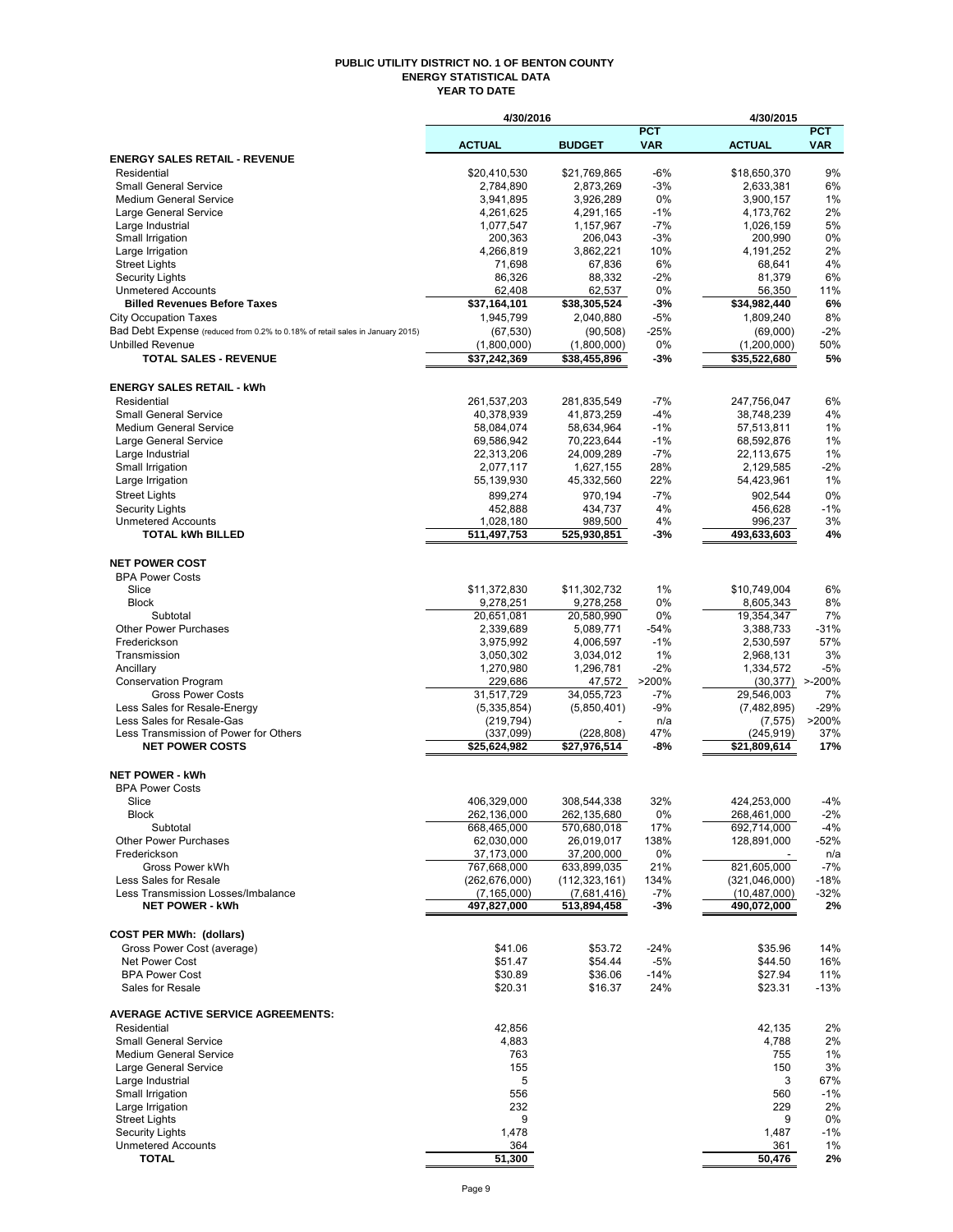### **PUBLIC UTILITY DISTRICT NO. 1 OF BENTON COUNTY KWH SALES MONTHLY ACTIVITY**

|                                       | January                  | February                 | March                   | April                    | May        | June        | July        | August       | September    | October    | November   | December       | Total                     |
|---------------------------------------|--------------------------|--------------------------|-------------------------|--------------------------|------------|-------------|-------------|--------------|--------------|------------|------------|----------------|---------------------------|
| Residential                           |                          |                          |                         |                          |            |             |             |              |              |            |            |                |                           |
| 2012                                  | 88,212,383               | 80,652,978               | 57,019,446              | 49,435,721               | 40,022,618 | 41,521,205  | 46,830,893  | 57,987,360   | 50,232,442   | 36,528,055 | 52,822,005 | 66,753,204     | 668,018,310               |
| 2013                                  | 85,933,904               | 77,488,047               | 56,513,417              | 48,071,841               | 41,520,865 | 42,301,535  | 51,932,912  | 59,463,795   | 53,272,213   | 41,006,176 | 52,879,427 | 87,502,483     | 697,886,615               |
| 2014                                  | 90,995,045               | 86,856,866               | 61,276,449              | 46,126,349               | 38,751,097 | 43,347,010  | 51,878,664  | 62,101,272   | 49,381,509   | 38,520,801 | 51,127,327 | 76,441,442     | 696,803,831               |
| 2015                                  | 81,753,251               | 70,842,807               | 51,195,817              | 43,964,172               | 38,845,198 | 48,995,659  | 62,750,008  | 58,699,674   | 48,136,350   | 37,850,154 | 46,905,821 | 75,565,855     | 665,504,766               |
| 2016                                  | 89,934,474               | 72,255,049               | 53,460,881              | 45,886,799               |            |             |             |              |              |            |            |                | 261,537,203               |
| <b>Small General Service</b>          |                          |                          |                         |                          |            |             |             |              |              |            |            |                |                           |
| 2012                                  | 11,620,253               | 11,081,244               | 8,731,569               | 8,613,151                | 9,186,607  | 9,378,977   | 10,247,220  | 11,671,124   | 11,202,911   | 8,464,869  | 9,293,606  | 9,929,524      | 119,421,055               |
| 2013                                  | 11,394,724               | 10,700,711               | 8,862,866               | 8,958,701                | 9,285,161  | 9,833,210   | 10,896,923  | 12,097,199   | 11,379,590   | 8,965,721  | 9,306,967  | 11,245,947     | 122,927,720               |
| 2014                                  | 12,002,884               | 11,773,687               | 9,247,968               | 8,838,271                | 8,960,528  | 10,069,805  | 10,898,332  | 12,390,218   | 11,106,946   | 9,214,420  | 9,056,203  | 10,725,578     | 124,284,840               |
| 2015<br>2016                          | 11,273,647<br>11,865,345 | 10,444,066<br>10,615,824 | 8,399,963               | 8,630,563<br>9,093,517   | 9,005,788  | 10,616,996  | 12,060,700  | 11,955,370   | 10,809,845   | 9,065,197  | 8,719,747  | 10,515,898     | 121,497,780<br>40,378,939 |
|                                       |                          |                          | 8,804,253               |                          |            |             |             |              |              |            |            |                |                           |
| <b>Medium General Service</b><br>2012 | 15,995,754               | 14,843,947               | 12,863,785              | 13,464,357               | 13,553,914 | 14,103,136  | 14,973,817  | 16,437,847   | 16,513,370   | 14,079,820 | 14,709,116 | 14,459,816     | 175,998,679               |
| 2013                                  | 15,375,716               | 14,629,522               | 12,714,807              | 13,158,263               | 13,461,961 | 14,198,240  | 15,233,651  | 16,943,765   | 16, 157, 388 | 14,583,038 | 14,990,108 | 15,803,535     | 177,249,994               |
| 2014                                  | 16,255,765               | 16,174,267               | 13,320,761              | 13,438,288               | 13,403,247 | 14,808,800  | 15,526,971  | 17, 145, 841 | 15,985,439   | 15,533,136 | 14,950,232 | 15,501,055     | 182,043,802               |
| 2015                                  | 15,719,991               | 15,058,182               | 13,124,396              | 13,611,242               | 14,078,883 | 15,970,931  | 16,957,563  | 16,576,440   | 15,990,572   | 15,576,154 | 14,732,964 | 15,213,004     | 182,610,322               |
| 2016                                  | 16,032,684               | 15,129,401               | 12,982,308              | 13,939,681               |            |             |             |              |              |            |            |                | 58,084,074                |
| <b>Large General Service</b>          |                          |                          |                         |                          |            |             |             |              |              |            |            |                |                           |
| 2012                                  | 17,752,480               | 17,246,280               | 15,614,938              | 17,276,652               | 17,948,285 | 17,269,044  | 17,262,035  | 20,169,040   | 19,875,000   | 19,266,300 | 20,172,401 | 17,524,790     | 217, 377, 245             |
| 2013                                  | 18,363,206               | 16,370,904               | 16,064,720              | 17,280,008               | 17,300,043 | 17,480,703  | 18,704,243  | 20,956,543   | 20,230,220   | 19,362,880 | 19,518,760 | 17,683,240     | 219,315,470               |
| 2014                                  | 18,043,140               | 18,004,500               | 16,529,440              | 16,641,080               | 17,175,060 | 18,408,820  | 19,689,940  | 21,264,420   | 21,006,340   | 21,502,220 | 19,841,340 | 18,573,000     | 226,679,300               |
| 2015                                  | 17,888,911               | 17,212,717               | 16,213,065              | 17,278,183               | 17,939,803 | 19,595,384  | 20,935,183  | 20,741,663   | 21,305,140   | 20,558,020 | 18,687,460 | 17,819,400     | 226, 174, 929             |
| 2016                                  | 18,188,600               | 17,545,840               | 16,492,120              | 17,360,382               |            |             |             |              |              |            |            |                | 69,586,942                |
| Large Industrial                      |                          |                          |                         |                          |            |             |             |              |              |            |            |                |                           |
| 2012                                  | 6,484,220                | 5,701,260                | 6,243,370               | 6,036,840                | 5,596,185  | 5,463,635   | 5,815,140   | 6,333,690    | 4,362,805    | 6,313,930  | 6,307,555  | 5,916,535      | 70,575,165                |
| 2013                                  | 6,303,530                | 5,690,550                | 5,970,720               | 6,363,470                | 6,331,645  | 6,273,940   | 6,074,935   | 6,052,520    | 3,037,994    | 6,374,590  | 4,922,960  | 6,405,925      | 69,802,779                |
| 2014                                  | 6,203,055                | 5,695,020                | 6,141,110               | 5,917,690                | 6,227,320  | 6,005,800   | 6,111,425   | 6,258,875    | 5,080,145    | 6,181,005  | 6,125,825  | 5,922,215      | 71,869,485                |
| 2015<br>2016                          | 5,597,495<br>5,743,306   | 5,394,485<br>5,306,745   | 5,337,365<br>5,715,980  | 5,784,330<br>5,547,175   | 5,632,340  | 5,678,570   | 4,981,620   | 6,171,695    | 5,623,820    | 5,598,540  | 5,408,760  | 5,732,865      | 66,941,885<br>22,313,206  |
|                                       |                          |                          |                         |                          |            |             |             |              |              |            |            |                |                           |
| <b>Small Irrigation</b><br>2012       | 98                       | 8                        | 300,470                 | 947,657                  | 2,146,900  | 2,179,098   | 3,052,837   | 3,270,042    | 2,207,181    | 1,058,286  | 2,284      | $\overline{7}$ | 15,164,868                |
| 2013                                  | 101                      |                          | 480.748                 | 1,347,003                | 2,288,143  | 2,390,103   | 3,152,789   | 2,941,397    | 1,826,383    | 742,890    | 41,696     | 30             | 15,211,283                |
| 2014                                  |                          |                          | 566,022                 | 1,370,794                | 2,487,573  | 2,926,545   | 3,475,842   | 2,988,591    | 2,248,398    | 1,145,157  | (52)       |                | 17,208,870                |
| 2015                                  |                          | 9                        | 648,290                 | 1,481,286                | 2,159,616  | 2,668,782   | 3,213,086   | 3,002,663    | 2,075,784    | 1,172,302  | 2,846      |                | 16,424,664                |
| 2016                                  | 20                       | 181                      | 469,477                 | 1,607,439                |            |             |             |              |              |            |            |                | 2,077,117                 |
| Large Irrigation                      |                          |                          |                         |                          |            |             |             |              |              |            |            |                |                           |
| 2012                                  | 527,285                  | 661,067                  | 6,815,749               | 22,601,004               | 63,674,660 | 58,919,819  | 83,415,022  | 75,956,400   | 37,124,484   | 18,674,352 | 1,931,662  | 271,944        | 370,573,448               |
| 2013                                  | 259,061                  | 415,476                  | 10,346,643              | 24,726,514               | 62,939,428 | 75,510,554  | 97,242,342  | 66,591,892   | 27,504,705   | 18,933,975 | 5,069,220  | (2, 131, 722)  | 387,408,088               |
| 2014                                  | 247,328                  | 266,769                  | 11,959,400              | 40,053,677               | 68,929,139 | 94,789,557  | 102,773,871 | 67,085,339   | 38,117,908   | 27,773,132 | 3,179,515  | 258,931        | 455,434,566               |
| 2015<br>2016                          | 214,532<br>221,312       | 210,554<br>379,179       | 14,636,633<br>9,247,984 | 39,362,242<br>45,291,455 | 61,259,905 | 103,842,869 | 98,850,190  | 67,471,445   | 37,832,472   | 24,467,386 | 3,414,781  | 214,109        | 451,777,118<br>55,139,930 |
|                                       |                          |                          |                         |                          |            |             |             |              |              |            |            |                |                           |
| <b>Street Lights</b><br>2012          | 432,872                  | 432,872                  | 398,337                 | 356,249                  | 346,935    | 339,628     | 339,628     | 327,569      | 309,982      | 300,873    | 285,170    | 266,257        | 4,136,372                 |
| 2013                                  | 229,267                  | 229,267                  | 229,161                 | 229,161                  | 229,161    | 229,161     | 229,161     | 229,209      | 229,209      | 229,245    | 229,395    | 229,425        | 2,750,822                 |
| 2014                                  | 229,425                  | 229,425                  | 229,515                 | 229,515                  | 225,070    | 224,939     | 225,064     | 225,640      | 225,514      | 225,514    | 225,298    | 225,586        | 2,720,505                 |
| 2015                                  | 225,624                  | 225,624                  | 225,624                 | 225,672                  | 225,672    | 225,672     | 224,880     | 224,880      | 224,928      | 225,024    | 225,024    | 225,024        | 2,703,648                 |
| 2016                                  | 225,024                  | 224,878                  | 224,878                 | 224,494                  |            |             |             |              |              |            |            |                | 899,274                   |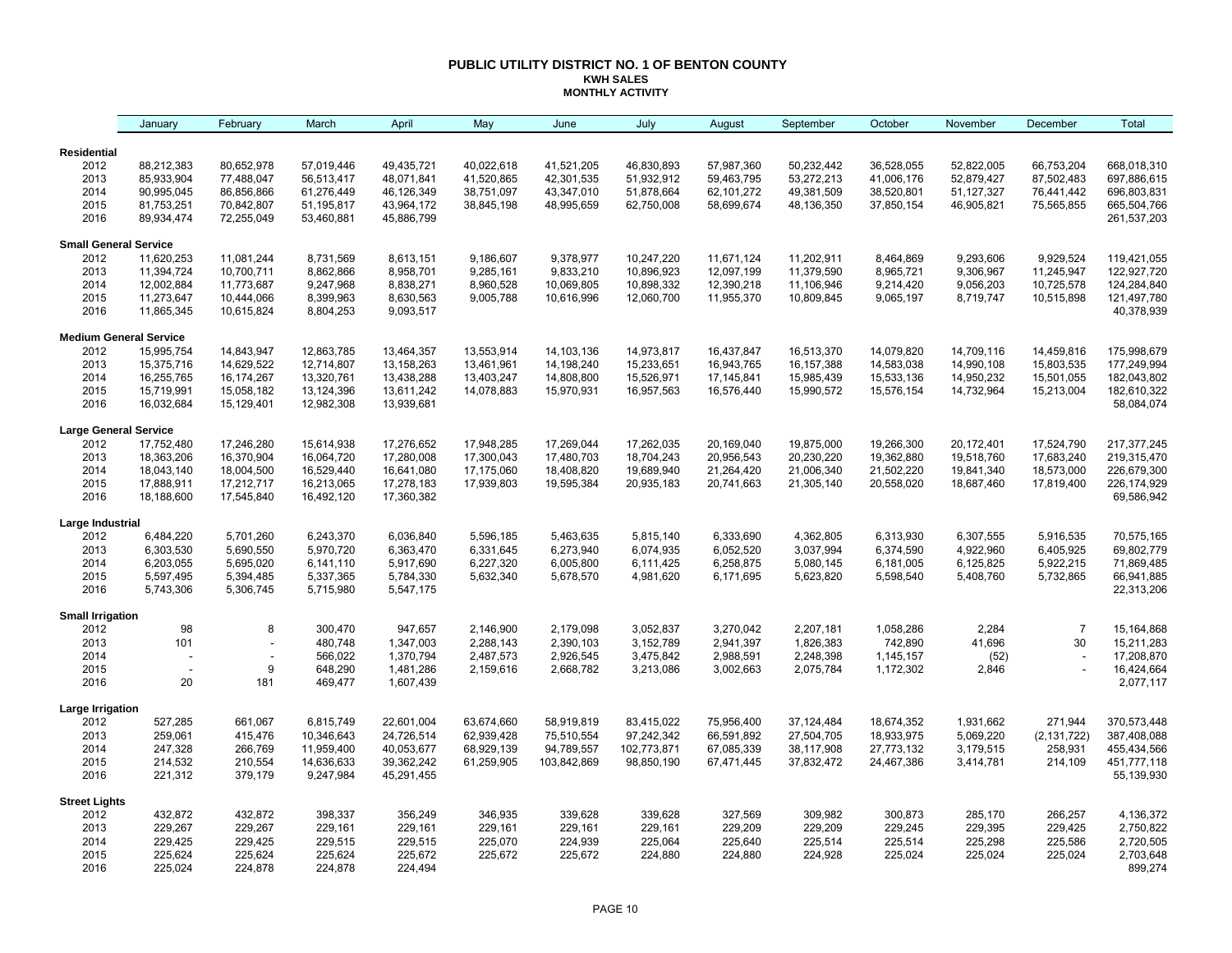### **PUBLIC UTILITY DISTRICT NO. 1 OF BENTON COUNTY KWH SALES MONTHLY ACTIVITY**

|                        | January     | February    | March         | April       | May         | June        | July        | August      | September     | October     | November    | December    | Total        |
|------------------------|-------------|-------------|---------------|-------------|-------------|-------------|-------------|-------------|---------------|-------------|-------------|-------------|--------------|
| <b>Security Lights</b> |             |             |               |             |             |             |             |             |               |             |             |             |              |
| 2012                   | 90,387      | 90,459      | 90,387        | 90,423      | 90,135      | 90,099      | 90,135      | 90,135      | 90,135        | 90,873      | 90,765      | 89,811      | 1,083,744    |
| 2013                   | 104,964     | 104,964     | 105,351       | 105,258     | 105,222     | 105,163     | 105,163     | 104,948     | 104,561       | 104,346     | 103,807     | 103,678     | 1,257,425    |
| 2014                   | 103.678     | 103,678     | 103,420       | 103,377     | 103,334     | 103,248     | 103,476     | 114,623     | 114,494       | 114,494     | 114,444     | 114,430     | 1,296,696    |
| 2015                   | 114.451     | 114,408     | 114,073       | 113,696     | 113,531     | 113,488     | 113,488     | 113,445     | 113,402       | 113,359     | 113,359     | 113,309     | 1,364,009    |
| 2016                   | 113,273     | 113,196     | 113,239       | 113,180     |             |             |             |             |               |             |             |             | 452,888      |
| <b>Unmetered</b>       |             |             |               |             |             |             |             |             |               |             |             |             |              |
| 2012                   | 241,464     | 241,464     | 244,466       | 244,466     | 244,466     | 244,472     | 244,472     | 244,472     | 244,472       | 244,472     | 244,472     | 244,472     | 2,927,630    |
| 2013                   | 243,914     | 245,210     | 246,506       | 246,506     | 247,676     | 247,676     | 247,676     | 247,676     | 247,676       | 247,676     | 247,676     | 247,686     | 2,963,554    |
| 2014                   | 247,686     | 247,516     | 247,516       | 247,516     | 248,246     | 248,246     | 248,246     | 249,106     | 249,106       | 249,106     | 249,106     | 249,106     | 2,980,502    |
| 2015                   | 249,106     | 249,106     | 249,106       | 248,919     | 248,919     | 248,919     | 248,919     | 254,930     | 254,845       | 255,749     | 257,045     | 257,045     | 3,022,608    |
| 2016                   | 257,045     | 257,045     | 257,045       | 257,045     |             |             |             |             |               |             |             |             | 1,028,180    |
| <b>Total</b>           |             |             |               |             |             |             |             |             |               |             |             |             |              |
| 2012                   | 141,357,196 | 130,951,579 | 108,322,517   | 119,066,520 | 152,810,705 | 149,509,113 | 182,271,199 | 192,487,679 | 142, 162, 782 | 105,021,830 | 105,859,036 | 115,456,360 | ,645,276,516 |
| 2013                   | 138,208,387 | 125,874,651 | 111,534,939   | 120,486,725 | 153,709,305 | 168,570,285 | 203,819,795 | 185,628,944 | 133,989,939   | 110,550,537 | 107,310,016 | 137,090,227 | ,696,773,750 |
| 2014                   | 144,328,006 | 139,351,728 | 119,621,601   | 132,966,557 | 156,510,614 | 190,932,770 | 210,931,831 | 189,823,925 | 143,515,799   | 120,458,985 | 104,869,238 | 128,011,343 | ,781,322,397 |
| 2015                   | 133,037,008 | 119,751,958 | 110, 144, 332 | 130,700,305 | 149,509,655 | 207,957,270 | 220,335,637 | 185,212,205 | 142,367,158   | 114,881,885 | 98,467,807  | 125,656,509 | ,738,021,729 |
| 2016                   | 142,581,083 | 121,827,338 | 107,768,165   | 139,321,167 |             |             |             |             |               |             |             |             | 511,497,753  |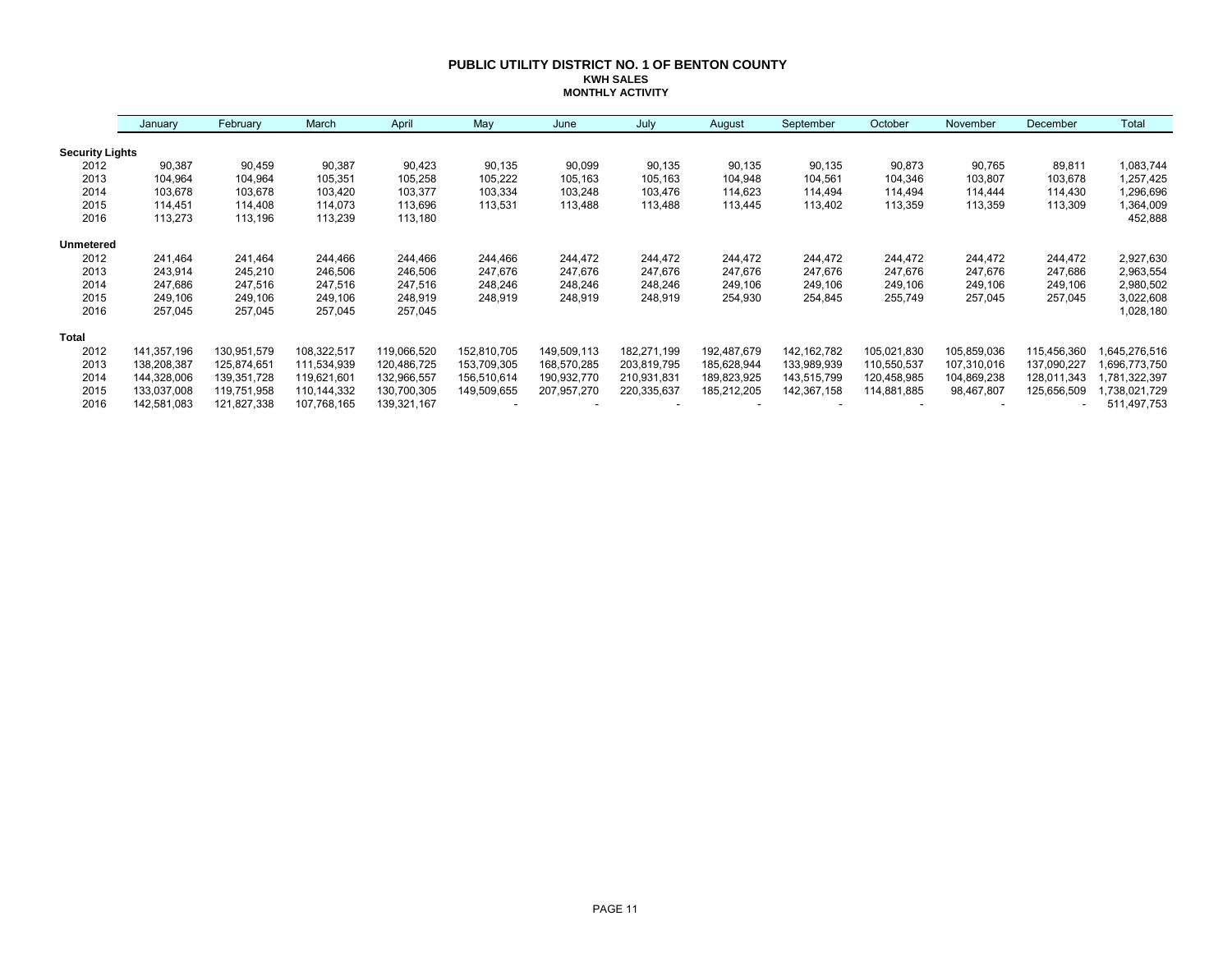## **PUBLIC UTILITY DISTRICT NO. 1 OF BENTON COUNTY CAPITAL ADDITIONS AND RETIREMENTS CURRENT MONTH**

|                                                                       | <b>BALANCE</b>          |                          |                          | <b>BALANCE</b>          |
|-----------------------------------------------------------------------|-------------------------|--------------------------|--------------------------|-------------------------|
|                                                                       | 3/31/2016               | <b>ADDITIONS</b>         | <b>RETIREMENTS</b>       | 4/30/2016               |
| <b>INTANGIBLE PLANT:</b>                                              |                         |                          |                          |                         |
| Organizations                                                         | \$28,379                | \$0                      | \$0                      | \$28,379                |
| Franchises & Consents                                                 | 10,022                  |                          |                          | 10,022                  |
| Miscellaneous & Intangible Plant                                      | 29,078                  | $\overline{\phantom{a}}$ | $\overline{\phantom{a}}$ | 29,078                  |
| <b>TOTAL</b>                                                          | 67,480                  | $\blacksquare$           |                          | 67,480                  |
| <b>GENERATION PLANT:</b>                                              |                         |                          |                          |                         |
| Land & Land Rights                                                    |                         |                          |                          |                         |
| Structures & Improvements                                             | 1,141,911               |                          |                          | 1,141,911               |
| <b>Fuel Holders &amp; Accessories</b>                                 |                         |                          |                          |                         |
| <b>Other Electric Generation</b>                                      | 261,940                 | 1,174                    |                          | 263,114                 |
| <b>Accessory Electric Equipment</b>                                   |                         |                          |                          |                         |
| Miscellaneous Power Plant Equipment<br><b>TOTAL</b>                   | 1,403,851               | 1,174                    |                          | 1,405,026               |
|                                                                       |                         |                          |                          |                         |
| <b>TRANSMISSION PLANT:</b>                                            |                         |                          |                          |                         |
| Land & Land Rights                                                    | 156,400                 |                          |                          | 156,400                 |
| Clearing Land & Right Of Ways                                         | 25,544                  |                          |                          | 25,544                  |
| <b>Transmission Station Equipment</b><br><b>Towers &amp; Fixtures</b> | 832,047                 |                          |                          | 832,047                 |
| Poles & Fixtures                                                      | 3,976,615               | 1,424                    |                          | 1,424<br>3,976,615      |
| Overhead Conductor & Devices                                          | 3,021,163               |                          |                          | 3,021,163               |
| <b>TOTAL</b>                                                          | 8,011,769               | 1,424                    |                          | 8,013,193               |
|                                                                       |                         |                          |                          |                         |
| <b>DISTRIBUTION PLANT:</b>                                            |                         |                          |                          |                         |
| Land & Land Rights                                                    | 1,689,474               | 2,791                    |                          | 1,692,264               |
| Structures & Improvements                                             | 295,502<br>39,076,252   |                          |                          | 295,502<br>39,076,252   |
| <b>Station Equipment</b><br>Poles, Towers & Fixtures                  | 19,149,615              | 82,881                   | (64, 392)                | 19,168,104              |
| Overhead Conductor & Devices                                          | 12,190,391              | 90,505                   | (35, 783)                | 12,245,113              |
| <b>Underground Conduit</b>                                            | 32,559,585              | 79,594                   |                          | 32,639,179              |
| Underground Conductor & Devices                                       | 42,655,291              | 118,029                  | (2, 274)                 | 42,771,046              |
| <b>Line Transformers</b>                                              | 28,913,742              | 11,435                   |                          | 28,925,177              |
| Services-Overhead                                                     | 2,970,755               | 8,062                    |                          | 2,978,818               |
| Services-Underground                                                  | 18,833,956              | 44,247                   |                          | 18,878,203              |
| Meters                                                                | 10,570,468              | 15,461                   |                          | 10,585,928              |
| Security Lighting                                                     | 873,798                 | 1,029                    | (1,692)                  | 873,135                 |
| <b>Street Lighting</b><br><b>SCADA System</b>                         | 760,005<br>2,069,817    | (7,063)                  |                          | 760,005<br>2,062,754    |
| <b>TOTAL</b>                                                          | 212,608,650             | 446,971                  | (104, 142)               | 212,951,480             |
|                                                                       |                         |                          |                          |                         |
| <b>GENERAL PLANT:</b>                                                 |                         |                          |                          |                         |
| Land & Land Rights                                                    | 1,130,759               |                          |                          | 1,130,759               |
| Structures & Improvements                                             | 18,252,191              |                          |                          | 18,252,191              |
| Information Systems & Technology<br><b>Transportation Equipment</b>   | 16,260,753<br>7,324,621 | 8,137                    |                          | 16,268,889<br>7,324,621 |
| <b>Stores Equipment</b>                                               | 54,108                  |                          |                          | 54,108                  |
| Tools, Shop & Garage Equipment                                        | 461,913                 |                          |                          | 461,913                 |
| Laboratory Equipment                                                  | 535,877                 | (60,001)                 |                          | 475,876                 |
| <b>Communication Equipment</b>                                        | 2,403,106               | 335                      |                          | 2,403,441               |
| <b>Broadband Equipment</b>                                            | 18,703,422              | 22,494                   |                          | 18,725,916              |
| Miscellaneous Equipment                                               | 1,168,910               |                          |                          | 1,168,910               |
| <b>Other Capitalized Costs</b>                                        | 11,916,851              | 70,358                   | (1,202,326)              | 10,784,883              |
| <b>TOTAL</b>                                                          | 78,212,510              | 41,323                   | (1, 202, 326)            | 77,051,507              |
| TOTAL ELECTRIC PLANT ACCOUNTS                                         | 300,304,260             | 490,892                  | (1,306,468)              | 299,488,685             |
| <b>PLANT HELD FOR FUTURE USE</b>                                      | 388,589                 |                          |                          | 388,589                 |
| <b>CONSTRUCTION WORK IN PROGRESS</b>                                  | 3,945,227               | 81,288                   |                          | 4,026,515               |
| <b>TOTAL CAPITAL</b>                                                  | \$304,638,076           | \$572,181                | (\$1,306,468)            | \$303,903,789           |
|                                                                       |                         |                          |                          |                         |

**\$1,100,953 Budget**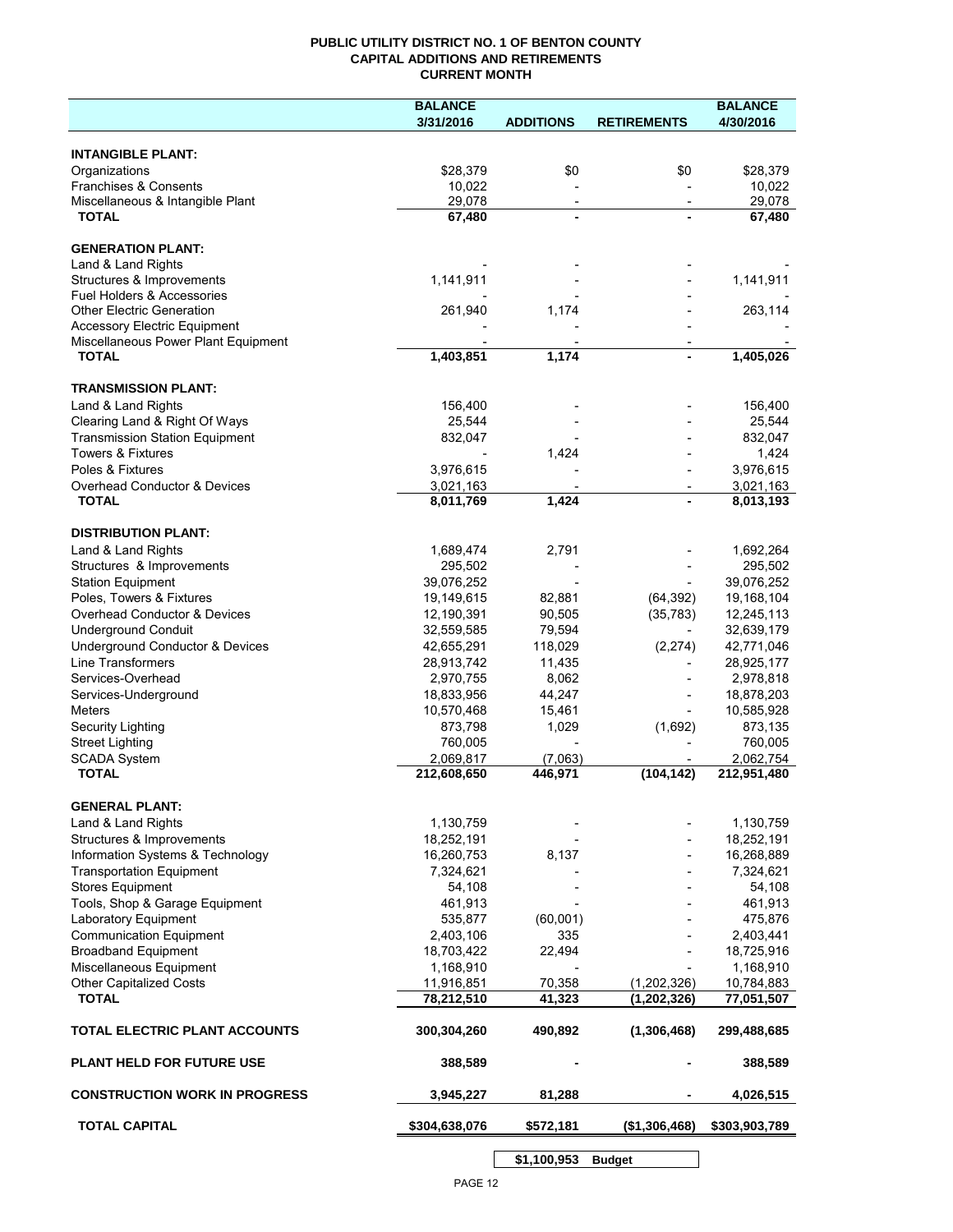## **PUBLIC UTILITY DISTRICT NO. 1 OF BENTON COUNTY CAPITAL ADDITIONS AND RETIREMENTS YEAR TO DATE**

|                                                        | <b>BALANCE</b>          |                  |                    | <b>BALANCE</b>          |
|--------------------------------------------------------|-------------------------|------------------|--------------------|-------------------------|
|                                                        | 12/31/2015              | <b>ADDITIONS</b> | <b>RETIREMENTS</b> | 4/30/2016               |
|                                                        |                         |                  |                    |                         |
| <b>INTANGIBLE PLANT:</b>                               |                         |                  |                    |                         |
| Organizations                                          | \$28,379                | \$0              | \$0                | \$28,379                |
| Franchises & Consents                                  | 10,022                  |                  |                    | 10,022                  |
| Miscellaneous & Intangible Plant                       | 29,078                  |                  |                    | 29,078                  |
| <b>TOTAL</b>                                           | 67,480                  |                  |                    | 67,480                  |
| <b>GENERATION PLANT:</b>                               |                         |                  |                    |                         |
| Land & Land Rights                                     |                         |                  |                    |                         |
| Structures & Improvements                              | 1,141,911               |                  |                    | 1,141,911               |
| Fuel Holders & Accessories                             |                         |                  |                    |                         |
| <b>Other Electric Generation</b>                       | 612,954                 | (349, 839)       |                    | 263,114                 |
| <b>Accessory Electric Equipment</b>                    |                         |                  |                    |                         |
| Miscellaneous Power Plant Equipment                    |                         |                  |                    |                         |
| <b>TOTAL</b>                                           | 1,754,865               | (349, 839)       |                    | 1,405,026               |
|                                                        |                         |                  |                    |                         |
| <b>TRANSMISSION PLANT:</b>                             |                         |                  |                    |                         |
| Land & Land Rights                                     | 156,400                 |                  |                    | 156,400                 |
| Clearing Land & Right Of Ways                          | 25,544                  |                  |                    | 25,544                  |
| <b>Transmission Station Equipment</b>                  | 832,047                 |                  |                    | 832,047                 |
| <b>Towers &amp; Fixtures</b>                           |                         | 1,424            |                    | 1,424                   |
| Poles & Fixtures                                       | 3,976,615               |                  |                    | 3,976,615               |
| Overhead Conductor & Devices                           | 3,021,163               | 1,424            |                    | 3,021,163               |
| <b>TOTAL</b>                                           | 8,011,769               |                  |                    | 8,013,193               |
| <b>DISTRIBUTION PLANT:</b>                             |                         |                  |                    |                         |
| Land & Land Rights                                     | 1,647,358               | 44,907           |                    | 1,692,264               |
| Structures & Improvements                              | 295,502                 |                  |                    | 295,502                 |
| <b>Station Equipment</b>                               | 38,501,024              | 575,228          |                    | 39,076,252              |
| Poles, Towers & Fixtures                               | 19,146,903              | 192,948          | (171, 747)         | 19,168,104              |
| Overhead Conductor & Devices                           | 12, 171, 352            | 179,500          | (105, 739)         | 12,245,113              |
| <b>Underground Conduit</b>                             | 32,354,579              | 293,211          | (8,611)            | 32,639,179              |
| Underground Conductor & Devices                        | 42,358,742              | 532,501          | (120, 198)         | 42,771,046              |
| Line Transformers                                      | 28,649,834              | 275,343          |                    | 28,925,177              |
| Services-Overhead                                      | 2,947,438               | 31,380           |                    | 2,978,818               |
| Services-Underground                                   | 18,693,802              | 184,401          |                    | 18,878,203              |
| <b>Meters</b>                                          | 10,521,345              | 64,583           |                    | 10,585,928              |
| Security Lighting                                      | 873,950                 | 3,438            | (4,254)            | 873,135                 |
| <b>Street Lighting</b>                                 | 760,005                 |                  |                    | 760,005                 |
| <b>SCADA System</b>                                    | 2,065,754               | (3,000)          |                    | 2,062,754               |
| <b>TOTAL</b>                                           | 210,987,589             | 2,374,440        | (410, 549)         | 212,951,480             |
|                                                        |                         |                  |                    |                         |
| <b>GENERAL PLANT:</b>                                  |                         |                  |                    |                         |
| Land & Land Rights                                     | 1,130,759               |                  |                    | 1,130,759               |
| Structures & Improvements                              | 18,252,191              |                  |                    | 18,252,191              |
| Information Systems & Technology                       | 16,060,948              | 207,941          |                    | 16,268,889              |
| <b>Transportation Equipment</b>                        | 7,324,428               | 193              |                    | 7,324,621               |
| <b>Stores Equipment</b>                                | 54,108                  |                  |                    | 54,108                  |
| Tools, Shop & Garage Equipment                         | 454,973                 | 6,940            |                    | 461,913                 |
| Laboratory Equipment<br><b>Communication Equipment</b> | 535,877                 | (60,001)         |                    | 475,876                 |
|                                                        | 2,402,011<br>18,604,205 | 1,430            |                    | 2,403,441               |
| <b>Broadband Equipment</b><br>Miscellaneous Equipment  |                         | 121,711          |                    | 18,725,916              |
| <b>Other Capitalized Costs</b>                         | 1,168,910<br>11,735,136 | 252,073          | (1,202,326)        | 1,168,910<br>10,784,883 |
| <b>TOTAL</b>                                           | 77,723,546              | 530,288          | (1, 202, 326)      | 77,051,507              |
|                                                        |                         |                  |                    |                         |
| TOTAL ELECTRIC PLANT ACCOUNTS                          | 298,545,249             | 2,556,312        | (1,612,875)        | 299,488,685             |
| <b>PLANT HELD FOR FUTURE USE</b>                       | 388,589                 |                  |                    | 388,589                 |
| <b>CONSTRUCTION WORK IN PROGRESS</b>                   | 2,745,647               | 1,280,868        |                    | 4,026,515               |
| <b>TOTAL CAPITAL</b>                                   | \$301,679,484           | \$3,837,180      | (\$1,612,875)      | \$303,903,789           |
|                                                        |                         | \$4,790,008      | <b>Budget</b>      |                         |
|                                                        |                         |                  |                    |                         |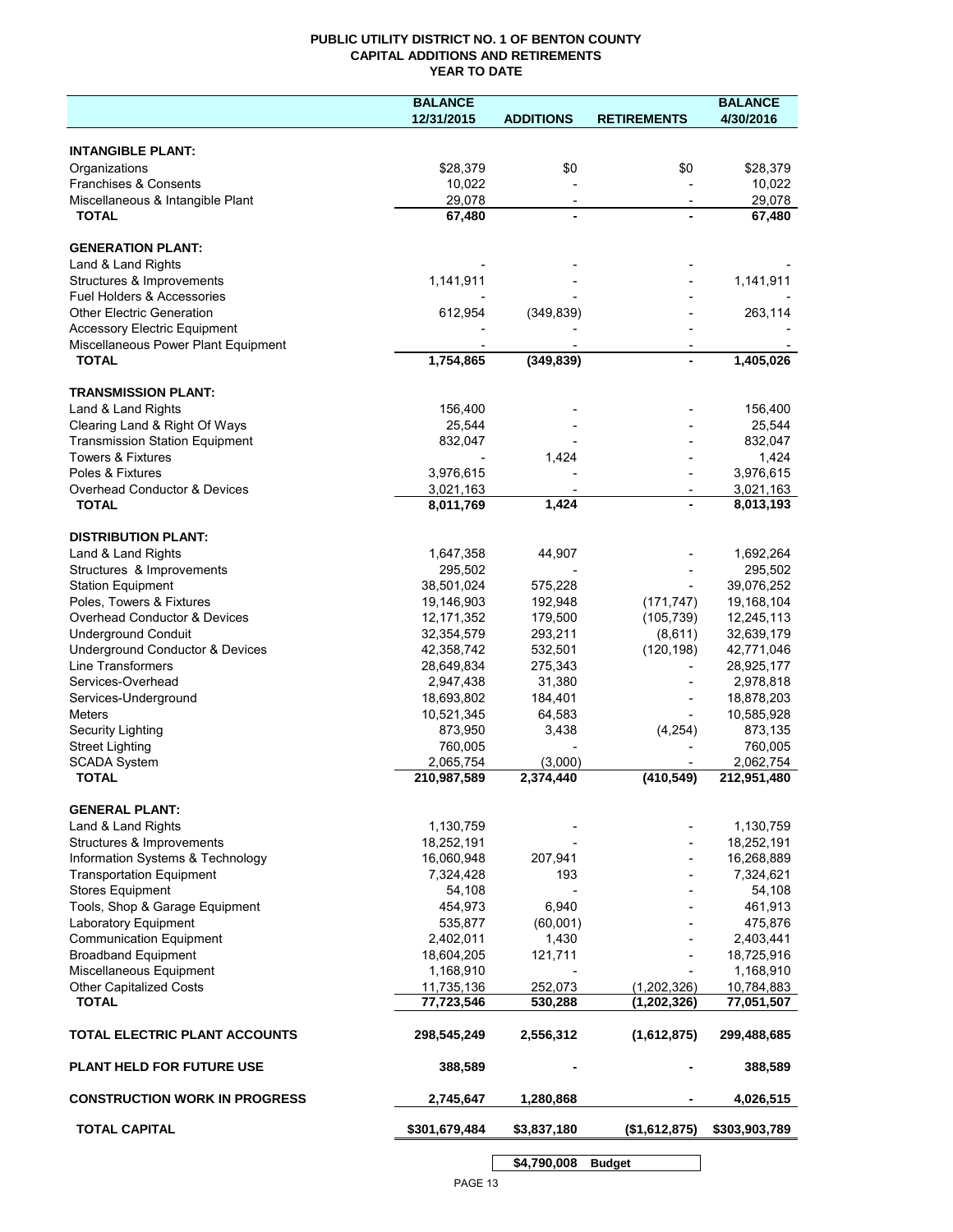# **PUBLIC UTILITY DISTRICT NO. 1 OF BENTON COUNTY STATEMENT OF CASH FLOWS**

|                                                                                                      | <b>YTD</b><br>4/30/2016  | <b>Monthly</b><br>4/30/2016 |
|------------------------------------------------------------------------------------------------------|--------------------------|-----------------------------|
| <b>CASH FLOWS FROM OPERATING ACTIVITIES</b>                                                          |                          |                             |
| Cash Received from Customers and Counterparties                                                      | \$44,296,137             | \$10,257,168                |
| Cash Paid to Suppliers and Counterparties                                                            | (34, 339, 679)           | (7,794,052)                 |
| Cash Paid to Employees                                                                               | (4,275,212)              | (1, 147, 313)               |
| <b>Taxes Paid</b>                                                                                    | (3,657,781)              | (852, 490)                  |
| <b>Net Cash Provided by Operating Activities</b>                                                     | 2,023,465                | 463,313                     |
| <b>CASH FLOWS FROM NONCAPITAL FINANCING ACTIVITIES</b>                                               |                          |                             |
| <b>Other Interest Expense</b>                                                                        | (9,500)                  | (9,500)                     |
| Net Cash Used by Noncapital Financing Activities                                                     | (9,500)                  | (9,500)                     |
| <b>CASH FLOWS FROM CAPITAL AND RELATED FINANCING ACTIVITIES</b>                                      |                          |                             |
| <b>Acquisition of Capital Assets</b>                                                                 | (3,859,004)              | (615, 944)                  |
| Proceeds from Sale of Revenue Bonds                                                                  |                          |                             |
| Cash Defeasance Principal and Interest                                                               |                          |                             |
| <b>Bond Principal Paid</b><br><b>Bond Interest Paid</b>                                              |                          |                             |
| <b>Capital Contributions</b>                                                                         | (1, 157, 145)<br>415,478 | (1, 157, 145)<br>52,806     |
| Sale of Assets                                                                                       | 23,120                   | 2,610                       |
| Net Cash Used by Capital and Related Financing Activities                                            | (4,577,551)              | (1,717,673)                 |
| <b>CASH FLOWS FROM INVESTING ACTIVITIES</b>                                                          |                          |                             |
| Interest Income                                                                                      | 94,382                   | 35,682                      |
| Proceeds from Sale of Investments                                                                    |                          |                             |
| Purchase of Investments<br>Joint Venture Net Revenue (Expense)                                       |                          |                             |
| <b>Net Cash Provided by Investing Activities</b>                                                     | 94,382                   | 35,682                      |
| <b>NET INCREASE (DECREASE) IN CASH</b>                                                               | (2,469,204)              | (1,228,178)                 |
| <b>CASH BALANCE, BEGINNING</b>                                                                       | \$28,597,032             | \$27,356,006                |
| <b>CASH BALANCE, ENDING</b>                                                                          | \$26,127,828             | \$26,127,828                |
| <b>RECONCILIATION OF NET OPERATING INCOME TO NET</b><br><b>CASH PROVIDED BY OPERATING ACTIVITIES</b> |                          |                             |
|                                                                                                      |                          |                             |
| Net Operating Revenues                                                                               | (\$2,466,532)            | (\$1,557,366)               |
| Adjustments to reconcile net operating income to net cash<br>provided by operating activities:       |                          |                             |
| Depreciation & Amortization                                                                          | 4,787,972                | 1,199,710                   |
| <b>Unbilled Revenues</b>                                                                             | 1,800,000                | 700,000                     |
| Misellaneous Other Revenue & Receipts<br>GASB 68 Pension Expense                                     | 8,307                    | 3,979                       |
| Decrease (Increase) in Accounts Receivable                                                           | (2,084,292)              | (551, 303)                  |
| Decrease (Increase) in BPA Prepay Receivable                                                         | 200,000                  | 50,000                      |
| Decrease (Increase) in Inventories                                                                   | 88,319                   | 139,247                     |
| Decrease (Increase) in Prepaid Expenses                                                              | (56, 236)                | (58, 360)                   |
| Decrease (Increase) in Wholesale Power Receivable                                                    | 249,326                  | 395,040                     |
| Decrease (Increase) in Miscellaneous Assets                                                          | (351,660)                | (350, 989)                  |
| Decrease (Increase) in Prepaid Expenses and Other Charges                                            | 814,719                  | 186,680                     |
| Decrease (Increase) in Deferred Derivative Outflows                                                  | 458,186                  | 63,220                      |
| Increase (Decrease) in Deferred Derivative Inflows<br>Increase (Decrease) in Warrants Outstanding    | (621, 920)<br>(160, 800) | (138, 480)<br>(19, 529)     |
| Increase (Decrease) in Accounts Payable                                                              | (772, 629)               | 384,936                     |
| Increase (Decrease) in Accrued Taxes Payable                                                         | 642,918                  | 114,158                     |
| Increase (Decrease) in Customer Deposits                                                             | 10,239                   | 979                         |
| Increase (Decrease) in BPA Prepay Incentive Credit                                                   | (53, 752)                | (13, 438)                   |
| Increase (Decrease) in Other Current Liabilities                                                     | 98,566                   | (59, 635)                   |
| Increase (Decrease) in Other Credits                                                                 | (567, 266)               | (25, 536)                   |
| <b>Net Cash Provided by Operating Activities</b><br>PAGE 14                                          | \$2,023,465              | \$463,313                   |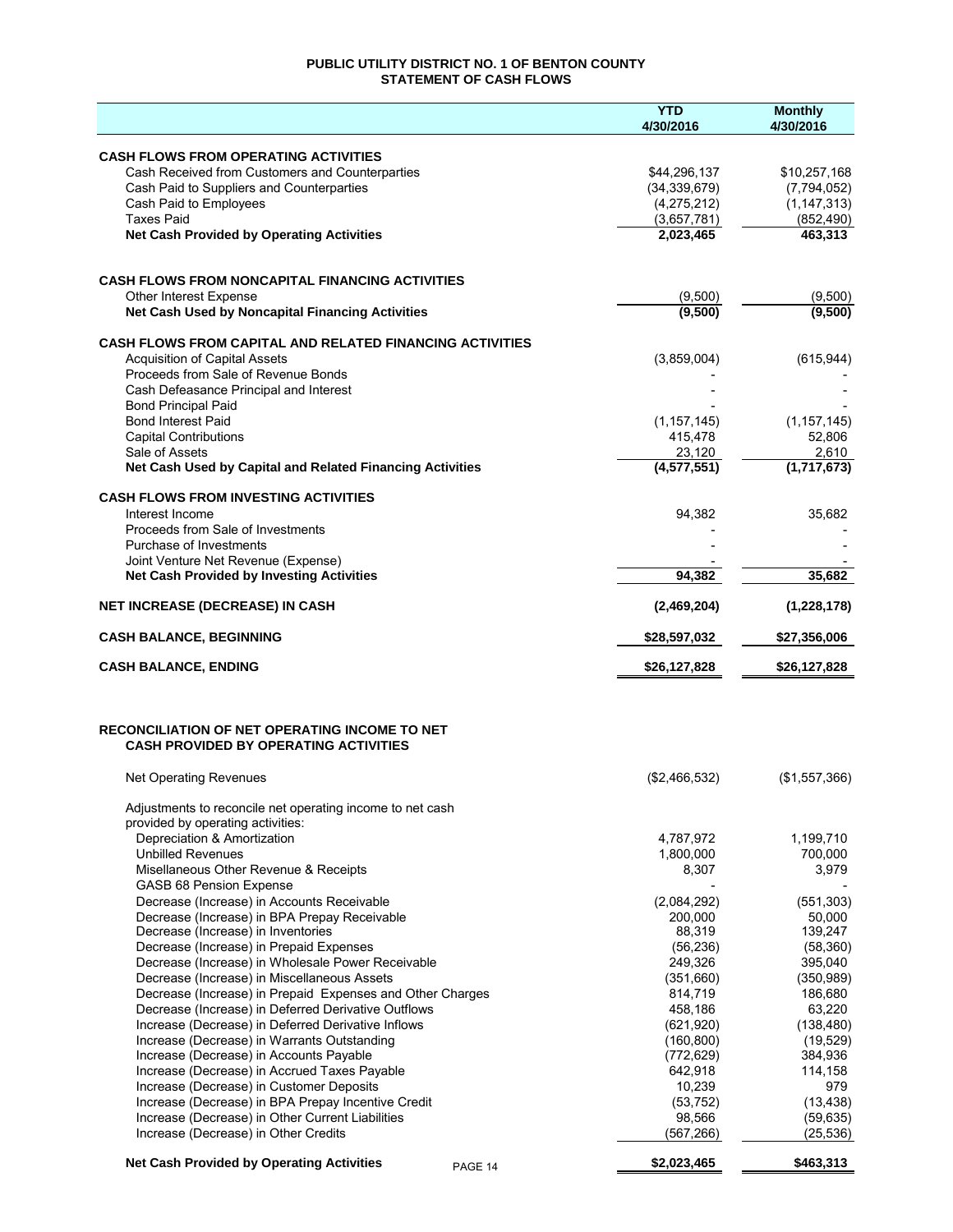## **PUBLIC UTILITY DISTRICT NO. 1 OF BENTON COUNTY WEATHER STATISTICS April 30, 2016**



| ı eal    | Jall | re⊍  | March | Avu  | may  | Julie | July | Auy                      | oept | uu   | IVUV | レビし  | Alliudi |
|----------|------|------|-------|------|------|-------|------|--------------------------|------|------|------|------|---------|
| Normal   | 0.94 | 0.70 | 0.57  | 0.55 | 0.51 | 0.51  | 0.23 | 0.18                     | 0.31 | 0.49 | 0.95 | .20  | 7.14    |
| 2016     | . 47 | 0.27 | .01   | 0.33 |      |       |      |                          |      |      |      |      | 3.08    |
| 2015     | 0.67 | 0.42 | 0.65  | 0.09 | .49  | 0.13  | 0.05 | $\overline{\phantom{0}}$ | 0.06 | 0.28 | 0.60 | 2.04 | 6.48    |
| 5-yr Avg | 0.56 | 0.47 | 0.71  | 0.33 | 0.95 | 0.73  | 0.07 | 0.22                     | 0.14 | 0.65 | 0.45 | 0.91 | 6.20    |



|           |                |        |                          |       |     |       | Cooling Degree Days by Month |                                         |       |       |                          |                          |        |
|-----------|----------------|--------|--------------------------|-------|-----|-------|------------------------------|-----------------------------------------|-------|-------|--------------------------|--------------------------|--------|
| Year      | Jan            | Feb    | March                    | April | May | June  | July                         | Aug                                     | Sept  | Oct   | Nov                      | Dec                      | Total  |
| 2016      | $\overline{a}$ | $\sim$ | $\overline{\phantom{0}}$ | 19    |     |       |                              |                                         |       |       |                          |                          | 19     |
| 2015      | -              | ۰      | -                        |       | 117 | 423   | 508                          | 404                                     | 69    | 10    |                          |                          | 1,534  |
| 13-yr Avg | -              | ۰      | -                        |       | 61  | 176   | 438                          | 358                                     | 112   |       | $\overline{\phantom{0}}$ |                          | 1,154  |
|           |                |        |                          |       |     |       |                              | <b>Cumulative CDDs in Billing Cycle</b> |       |       |                          |                          |        |
| 2016      |                |        |                          | 347   |     |       |                              |                                         |       |       |                          |                          | 347    |
| 2015      | -              | ۰      | -                        | 13    | 910 | 7.895 | 16.797                       | 13.850                                  | 6.885 | 1.115 | 89                       | -                        | 47,554 |
| 13-yr Avg | ۰              | $\sim$ | -                        | 13    | 699 | 3.264 | 9.836                        | 13.155                                  | 7.180 | .576  | 62                       | $\overline{\phantom{0}}$ | 35,783 |

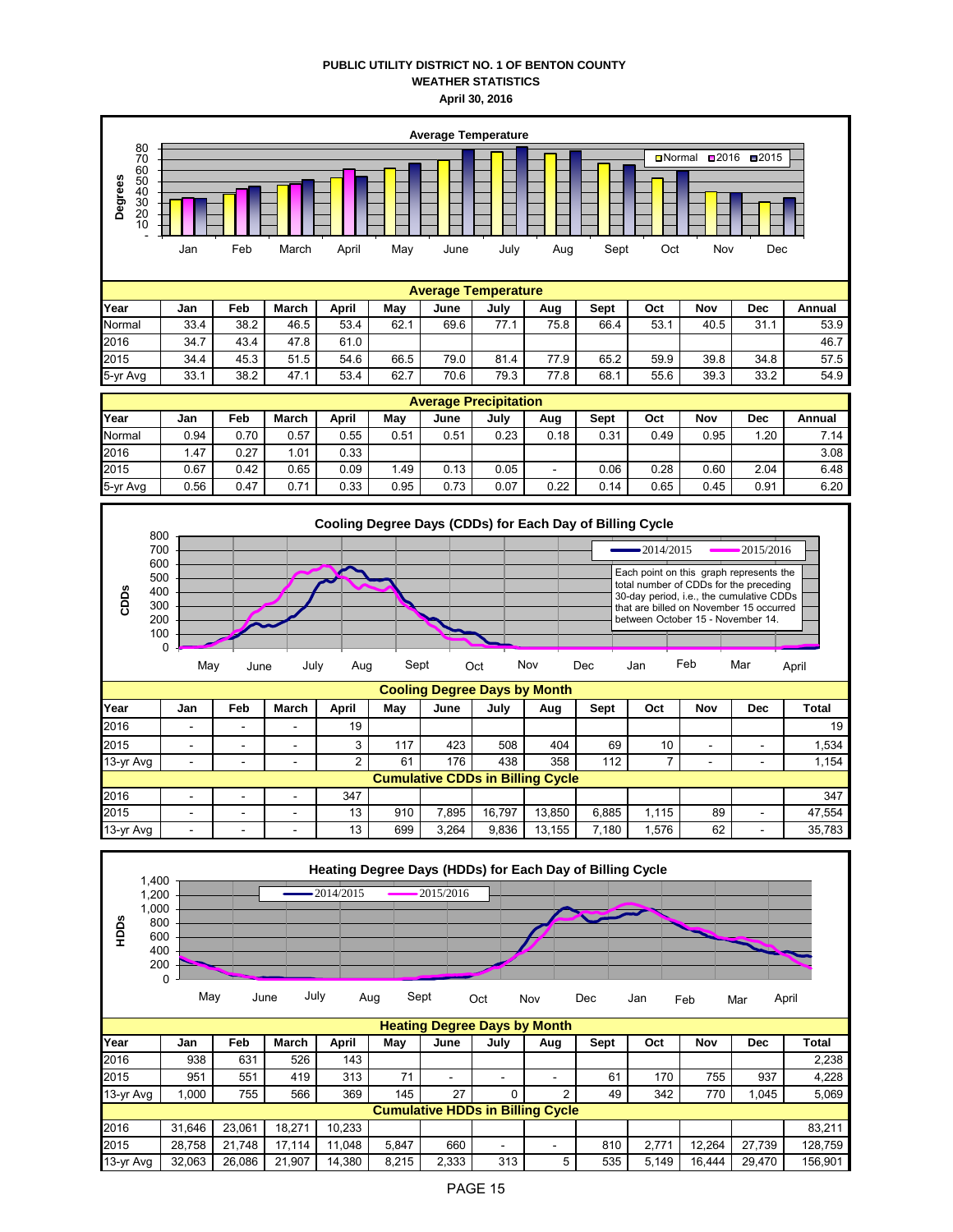#### **PUBLIC UTILITY DISTRICT NO. 1 OF BENTON COUNTY BROADBAND SUMMARY**

|                                                                                                            |                                                                                                                                                                                                                                                                                            |                          |                          |                      |              |     | <b>April Highlights</b> |                |               |             |     |            |            |             |                          |                  |
|------------------------------------------------------------------------------------------------------------|--------------------------------------------------------------------------------------------------------------------------------------------------------------------------------------------------------------------------------------------------------------------------------------------|--------------------------|--------------------------|----------------------|--------------|-----|-------------------------|----------------|---------------|-------------|-----|------------|------------|-------------|--------------------------|------------------|
|                                                                                                            | Ben Franklin Orthopedics on Auburn was connected to 100Mbps service. Millennium Auto in Kennewick was connected to a 50Mbps service. West Richland Family Dental in West Richland was connected to a 10Mbps<br>Access Internet connection. DOT on Fowler was connected to 100Mbps service. |                          |                          |                      |              |     |                         |                |               |             |     |            |            |             |                          |                  |
|                                                                                                            | McCurley Mercedes and Cicotte Law were disconnected as they moved to different Benton PUD retailers. Frontier Title disconnected as they moved to another location. Interwest Communications and Swift Rehab also<br>disconnected.                                                         |                          |                          |                      |              |     |                         |                |               |             |     |            |            |             |                          |                  |
|                                                                                                            |                                                                                                                                                                                                                                                                                            |                          |                          |                      |              |     |                         | <b>ACTUALS</b> |               |             |     |            |            |             |                          |                  |
|                                                                                                            |                                                                                                                                                                                                                                                                                            |                          |                          |                      |              |     |                         |                |               |             |     |            |            |             | <b>Budget</b>            | <b>Inception</b> |
|                                                                                                            | 2016 Budget                                                                                                                                                                                                                                                                                | Jan                      | Feb                      | <b>March</b>         | April        | May | June                    | July           | <b>August</b> | <b>Sept</b> | Oct | <b>Nov</b> | <b>Dec</b> | <b>YTD</b>  | <b>Variance</b>          | to Date          |
| <b>OPERATING REVENUES</b>                                                                                  |                                                                                                                                                                                                                                                                                            |                          |                          |                      |              |     |                         |                |               |             |     |            |            |             |                          |                  |
| Ethernet                                                                                                   | 1,523,071                                                                                                                                                                                                                                                                                  | \$99.559                 | \$103,216                | \$104,672            | \$103,787    |     |                         |                |               |             |     |            |            | \$411.235   | 1,111,836                |                  |
| Non-Recurring Charges                                                                                      |                                                                                                                                                                                                                                                                                            | 1,800                    | 3,000                    | 1,000                | 1,000        |     |                         |                |               |             |     |            |            | \$6,800     | (6, 800)                 |                  |
| <b>TDM</b>                                                                                                 | 69,372                                                                                                                                                                                                                                                                                     | 5,781                    | 5,781                    | 5,781                | 5,781        |     |                         |                |               |             |     |            |            | 23,124      | 46,248                   |                  |
| Wireless                                                                                                   | 312                                                                                                                                                                                                                                                                                        | 26                       | 26                       | 26                   | 26           |     |                         |                |               |             |     |            |            | 104         | 208                      |                  |
| Internet Transport Service                                                                                 | 123,540                                                                                                                                                                                                                                                                                    | 6,841                    | 6,907                    | 7,146                | 7,293        |     |                         |                |               |             |     |            |            | \$28,187    | 95,353                   |                  |
| <b>Fixed Wireless</b>                                                                                      | 82,779                                                                                                                                                                                                                                                                                     | 6,958                    | 6,953                    | 6,944                | 6,921        |     |                         |                |               |             |     |            |            | \$27,775    | 55,004                   |                  |
| Broadband Revenue - Other                                                                                  | 281,642                                                                                                                                                                                                                                                                                    | 43,595                   | 43,405                   | 43,102               | 43,088       |     |                         |                |               |             |     |            |            | \$173,191   | 108,451                  |                  |
| Subtotal                                                                                                   | 2,080,716                                                                                                                                                                                                                                                                                  | 164.560                  | 169,289                  | 168,671              | 167,896      |     |                         |                |               |             |     |            |            | \$670,416   |                          |                  |
|                                                                                                            |                                                                                                                                                                                                                                                                                            |                          |                          |                      |              |     |                         |                |               |             |     |            |            |             |                          |                  |
| NoaNet Maintenance Revenue<br><b>Bad Debt Expense</b>                                                      |                                                                                                                                                                                                                                                                                            |                          | $\tilde{\phantom{a}}$    | $\ddot{\phantom{a}}$ |              |     |                         |                |               |             |     |            |            |             |                          |                  |
| <b>Total Operating Revenues</b>                                                                            | 2,080,716                                                                                                                                                                                                                                                                                  | 164,560                  | 169,289                  | 168,671              | 167,896      |     |                         |                |               |             |     |            |            | \$670,416   | 1,410,300                | 14,862,962       |
|                                                                                                            |                                                                                                                                                                                                                                                                                            |                          |                          |                      |              |     |                         |                |               |             |     |            |            |             |                          |                  |
| <b>OPERATING EXPENSES</b>                                                                                  |                                                                                                                                                                                                                                                                                            |                          |                          |                      |              |     |                         |                |               |             |     |            |            |             |                          |                  |
| Marketing & Business Development                                                                           |                                                                                                                                                                                                                                                                                            |                          |                          |                      |              |     |                         |                |               |             |     |            |            |             |                          |                  |
| <b>General Expenses</b>                                                                                    | 309,785                                                                                                                                                                                                                                                                                    | 13,401                   | 47,476                   | 70,716               | 75,674       |     |                         |                |               |             |     |            |            | \$207,267   | 102,518                  |                  |
| Other Maintenance                                                                                          | 141,758                                                                                                                                                                                                                                                                                    | 1,360                    | 2,106                    | 12,586               | 2,539        |     |                         |                |               |             |     |            |            | \$18,591    | 123,167                  |                  |
| NOC Maintenance                                                                                            | 391,428                                                                                                                                                                                                                                                                                    |                          | 161                      |                      |              |     |                         |                |               |             |     |            |            | 161.27      | 391,267                  |                  |
| Wireless Maintenance                                                                                       |                                                                                                                                                                                                                                                                                            | 10,763                   | 1,893                    | 243                  |              |     |                         |                |               |             |     |            |            | \$12,899    | (12, 899)                |                  |
| Subtotal                                                                                                   | 842,971                                                                                                                                                                                                                                                                                    | 25,524                   | 51,636                   | 83,545               | 78,214       |     |                         |                |               |             |     |            |            | \$238,919   | 604,052                  | 9,103,423        |
| NoaNet Maintenance Expense                                                                                 |                                                                                                                                                                                                                                                                                            | $\overline{\phantom{a}}$ | $\overline{\phantom{a}}$ | ٠                    |              |     |                         |                |               |             |     |            |            | \$0         | $\overline{\phantom{a}}$ |                  |
| Depreciation                                                                                               | 886,520                                                                                                                                                                                                                                                                                    | 97,106                   | 93,729                   | 82,045               | 81,893       |     |                         |                |               |             |     |            |            | \$354,772   | 531,748                  | 9,165,324        |
| <b>Total Operating Expenses</b>                                                                            | 1,729,491                                                                                                                                                                                                                                                                                  | 122,630                  | 145,365                  | 165,590              | 160,106      |     |                         |                |               |             |     |            |            | \$593,692   | 1,135,799                | 18,268,747       |
| <b>OPERATING INCOME (LOSS)</b>                                                                             | 351,225                                                                                                                                                                                                                                                                                    | 41,929                   | 23,925                   | 3,081                | 7,790        |     |                         |                |               |             |     |            |            | \$76,724    | 274,501                  | (3,405,785)      |
|                                                                                                            |                                                                                                                                                                                                                                                                                            |                          |                          |                      |              |     |                         |                |               |             |     |            |            |             |                          |                  |
| <b>NONOPERATING REVENUES &amp; EXPENSES</b><br>Internal Interest due to Power Business Unit <sup>(1)</sup> | (362, 982)                                                                                                                                                                                                                                                                                 | (30, 136)                | (29, 831)                | (29, 749)            | (29, 801)    |     |                         |                |               |             |     |            |            | (\$119,517) | 243,465                  | (5,694,124)      |
|                                                                                                            |                                                                                                                                                                                                                                                                                            |                          |                          |                      |              |     |                         |                |               |             |     |            |            |             |                          |                  |
| <b>CAPITAL CONTRIBUTIONS</b>                                                                               |                                                                                                                                                                                                                                                                                            |                          |                          |                      |              |     |                         |                |               |             |     |            |            |             |                          |                  |
| Contributions in Aid of Broadband                                                                          | 10,000                                                                                                                                                                                                                                                                                     | 8,200                    | 27,550                   |                      | 98           |     |                         |                |               |             |     |            |            | \$35,848    | 25,848                   | 4,732,277        |
| <b>BTOP</b>                                                                                                |                                                                                                                                                                                                                                                                                            |                          |                          |                      |              |     |                         |                |               |             |     |            |            |             |                          | 2,282,671        |
|                                                                                                            |                                                                                                                                                                                                                                                                                            |                          |                          |                      |              |     |                         |                |               |             |     |            |            |             |                          |                  |
| <b>INTERNAL NET INCOME (LOSS)</b>                                                                          | (\$1,757)                                                                                                                                                                                                                                                                                  | \$19,993                 | 21,644                   | (26, 668)            | (21, 914)    |     |                         |                |               |             |     |            |            | (\$6,945)   | \$543,813                | (2,084,961)      |
| <b>NOANET COSTS</b>                                                                                        |                                                                                                                                                                                                                                                                                            |                          |                          |                      |              |     |                         |                |               |             |     |            |            |             |                          |                  |
| <b>Member Assessments</b>                                                                                  |                                                                                                                                                                                                                                                                                            |                          |                          |                      |              |     |                         |                |               |             |     |            |            |             |                          | \$3,159,092      |
| Membership Support                                                                                         |                                                                                                                                                                                                                                                                                            | 86                       | $\sim$                   | 54                   | 782          |     |                         |                |               |             |     |            |            | \$921       |                          | 114,294          |
| <b>Total NoaNet Costs</b>                                                                                  |                                                                                                                                                                                                                                                                                            | 85.67                    |                          | 53.50                | 782          |     |                         |                |               |             |     |            |            | \$921       | (\$921)                  | \$3,273,386      |
|                                                                                                            |                                                                                                                                                                                                                                                                                            |                          |                          |                      |              |     |                         |                |               |             |     |            |            |             |                          |                  |
| <b>CAPITAL EXPENDITURES</b>                                                                                | \$924,936                                                                                                                                                                                                                                                                                  | \$5,392                  | \$31,275                 | \$57,973             | \$106,196    |     |                         |                |               |             |     |            |            | \$200,836   | \$724,100                | \$20,042,657     |
| NET CASH (TO)/FROM BROADBAND <sup>(2)</sup>                                                                | \$322,809                                                                                                                                                                                                                                                                                  | \$141,758                | 113,928                  | 27,100               | (17, 198.13) |     |                         |                |               |             |     |            |            | \$265,587   |                          | (\$10,541,556)   |

### *Value of Internal Usage of Fiber*

 $\blacksquare$ 

| <b>Administrative Services</b> | 72,000    | 6,000  | 6,000 | 6,000  | 6,000.00 |  |  |  |  | 24,000 |
|--------------------------------|-----------|--------|-------|--------|----------|--|--|--|--|--------|
| <b>SCADA Services</b>          | 78.000    | 6.500  | 6.50  | : ENC  | 6.500.00 |  |  |  |  | 26,000 |
| <b>Total Avoided Costs</b>     | \$150.000 | 12.500 | 12.50 | 12.500 | 12.500   |  |  |  |  | 50,000 |

(1) Internal interest budget is estimated based on cash flow projections (an interest rate of 3.6% is being used).

(2) Includes excess of revenues over operating costs, capital expenditures and NoaNet assessments; excludes depreciation and internal interest to Electric System